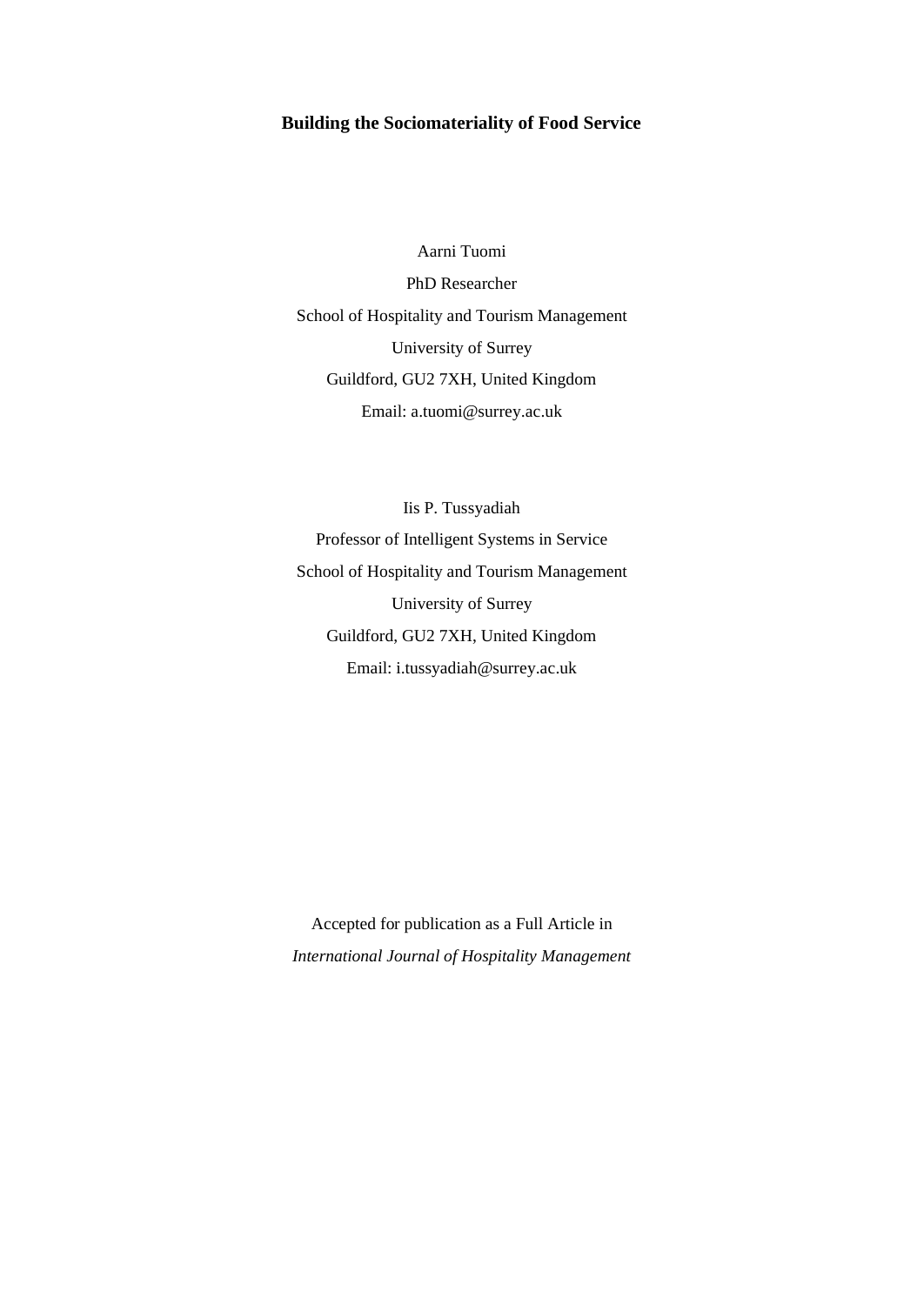#### **Building the Sociomateriality of Food Service**

# **1. Introduction**

At its core, service is about the creation and exchange of value. In food service, value is created in a complex socio-technical system that involves a plethora of stakeholders connected by a common interest: the production, procurement, preparation, service, and consumption of food and beverages (Ball et al., 2011). Despite the extremely high diversity of offerings, concepts, and operational models (from street food to take away to food courts, among others), the vast majority of food service still takes place in traditional, brick-and-mortar establishments such as quick service or à la carte restaurants (Davis et al., 2018). Furthermore, the underlying concept of food service has not changed to a great extent. People go out to eat, drink, and socialise; the service interaction is largely dyadic and employee-led in nature, and it tends to take place at the premises of the provider following a predictated pace. Undoubtedly, the sector has experienced transformation through several incremental, often technology-enabled, innovations, such as tableside ordering through tablets, contactless and mobile payment, email receipts, kitchen display systems and inventory management software, as well as off-the-shelf and custom-built restaurant management systems that handle all the aforementioned (De Keyser et al., 2018). Yet, the tenets of brick-and-mortar restaurant service have remained largely unchanged for decades (Davis et al., 2018). However, at the turn of the decade the food service sector finds itself amidst a torrent of change (Bowen and Whalen, 2017).

Underlined by the global megatrends currently impacting most of the world – rapid urbanisation, climate change and resource scarcity, shift in political and economic power, demographic change, and increasingly disruptive technological breakthroughs – the way value is created and distributed across all sectors is changing (EY, 2018). In particular, hospitality and tourism service providers are faced with a paradoxical situation whereby they are expected to provide more with less. The projected radical increase in gross traveller numbers due to the increasingly affluent East combined with a generation of highly mobile global masses entering retirement age is driving demand at an unprecedented pace (UNWTO, 2019). At the same time, the sector is facing a severe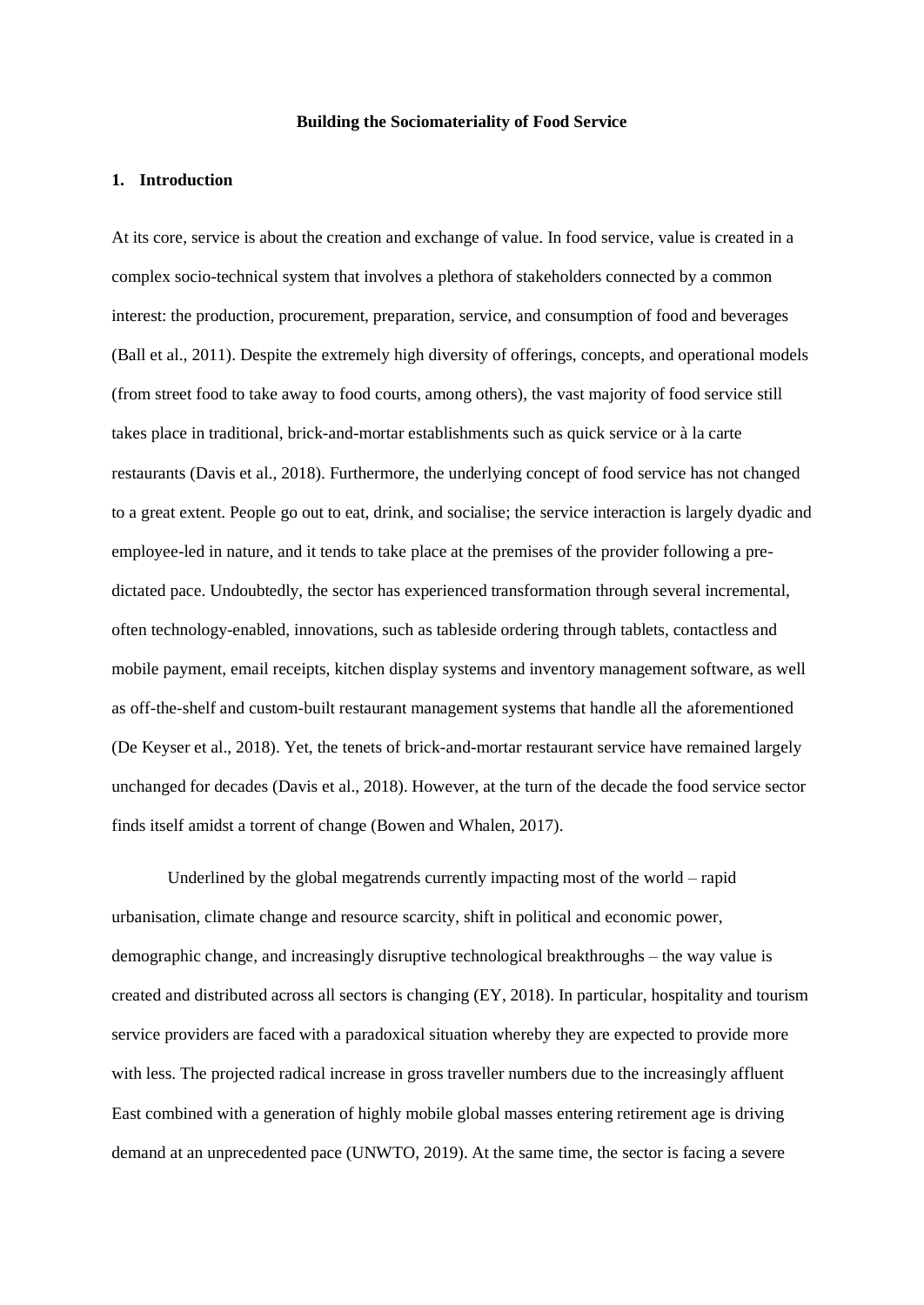labor shortage. Many management consultants, researchers, and entrepreneurs have pointed towards emerging technology, particularly artificial intelligence (AI) and robotics, as a potential way to alleviate the situation (Ivanov and Webster, 2019).

As the ongoing and upcoming changes brought by these technologies on the food service sector are fundamental in nature, a thorough examination of what value means in food service and a proactive reformulation of service in the context of restaurants are necessary to help hospitality academics and practitioners better understand and navigate these changes. To that end, this study addresses the following research questions: What does the contemporary sociomateriality of food service look like? In particular, how are the notions of service encounter, service sequence, and the servicescape transforming? What challenges and opportunities might this transformation bring to hospitality management?

Adopting a systems approach with an innovative, future-oriented research method, LEGO® Serious Play®, this qualitative study explores the current and future state of food service by bringing together a diverse set of stakeholders (i.e., restaurateurs, hospitality and tourism executives, roboticists, technology developers, designers, and end users) to co-construct and articulate their visions for the sector. Findings contribute towards a better understanding of the changing concept of service in restaurants for both theory and practice. A framework summarising the key changes to service encounter, service sequence, and servicescape is presented along with a rich agenda for future research and actionable practical considerations.

## **2. Elements of food service**

Davis et al. (2018) define food service as "the provision of food and beverages away from home" (p. 1). It is a highly diversified industry spread across a wide range of operations (Edwards, 2013), including licensed and unlicensed restaurants, cafés, take-away food shops and mobile food stands, catering, as well as pubs, bars, and clubs (Davis et al., 2018). Given the diversity of the sector, the systems approach (Ball et al., 2011) proves helpful in better understanding the individual parts that make up the whole of food service. Systems science as a discipline has been described as a meta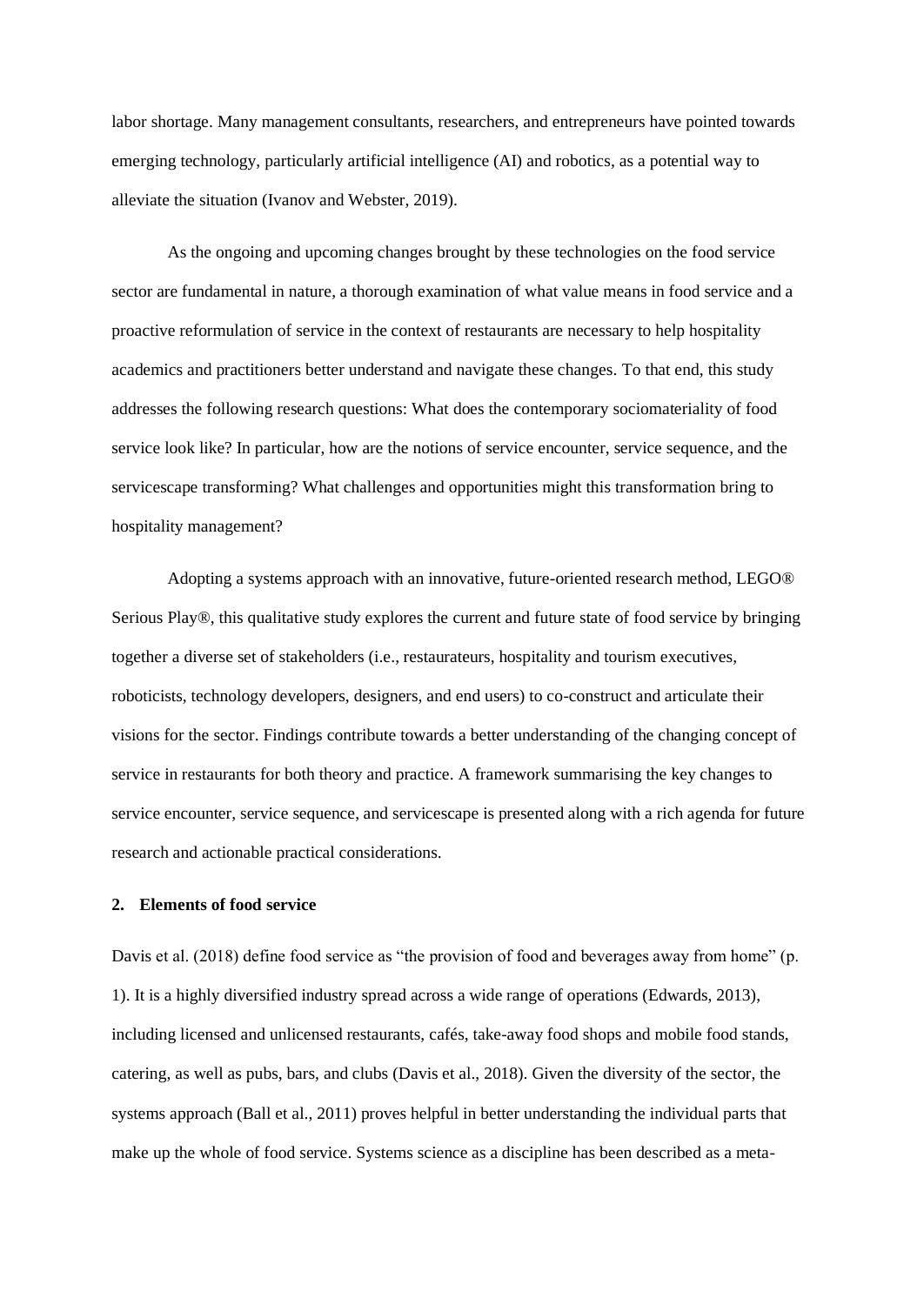science, a canvas of sorts on which other disciplines can interact and draw on. Operating at the highest level of abstraction, it aims to establish a holistic view of phenomena by breaking them down into interrelated systems that vary from simple (e.g., an independent retailer) to complex (e.g., the global labour market) (Demetis and Lee, 2017). In the context of food service, Ball et al. (2011) distinguish between hard and soft systems. Hard systems comprise of physical artefacts, such as tableware, combination ovens, or coffee machines, while soft systems refer to human activity, such as organizational hierarchy or operational instructions. Putting these together, a socio-technical system is formed, in which social actors (human employees) assemble around and interact with material actors (technology).

## **2.1 Social and material actors in food service**

By its very nature, service implies interaction between someone who is serving and someone who is being served (Hudson and Hudson, 2013). The ensuing service encounter or moment of truth thereby refers to the ways in which services are delivered (Carlzon, 1989). In food service, service encounters typically involve the social interaction of hospitality professionals (e.g. cashiers, waitresses, baristas, or maître d's) and the visiting patrons. A typical interaction in food service is formed of several encounters that vary depending on the concept and context of operations (Noone et al., 2009). For example, Lillicrap and Cousins (2010) break the delivery of service in à la carte restaurants into stages or touchpoints that tend to follow one another in sequence. These are: taking bookings, preparation for service, greeting and seating, taking orders, serving, billing and paying, clearing, and washing-up.

Besides the interaction between social actors, the environments within which food service occurs play an important role in shaping the service experience (Hudson and Hudson, 2013). Bitner (1992, p. 58) refers to these spaces as servicescapes, defining them as the "manmade, physical surroundings as opposed to the natural or social environment". For instance, the décor, tableware, signage, or ambient lighting are parts of a traditional à la carte restaurant's servicescape. In recent years, technology has also become an increasingly important dimension of servicescape in food service. Regardless of the type of operation, food service operators are turning to smart materials and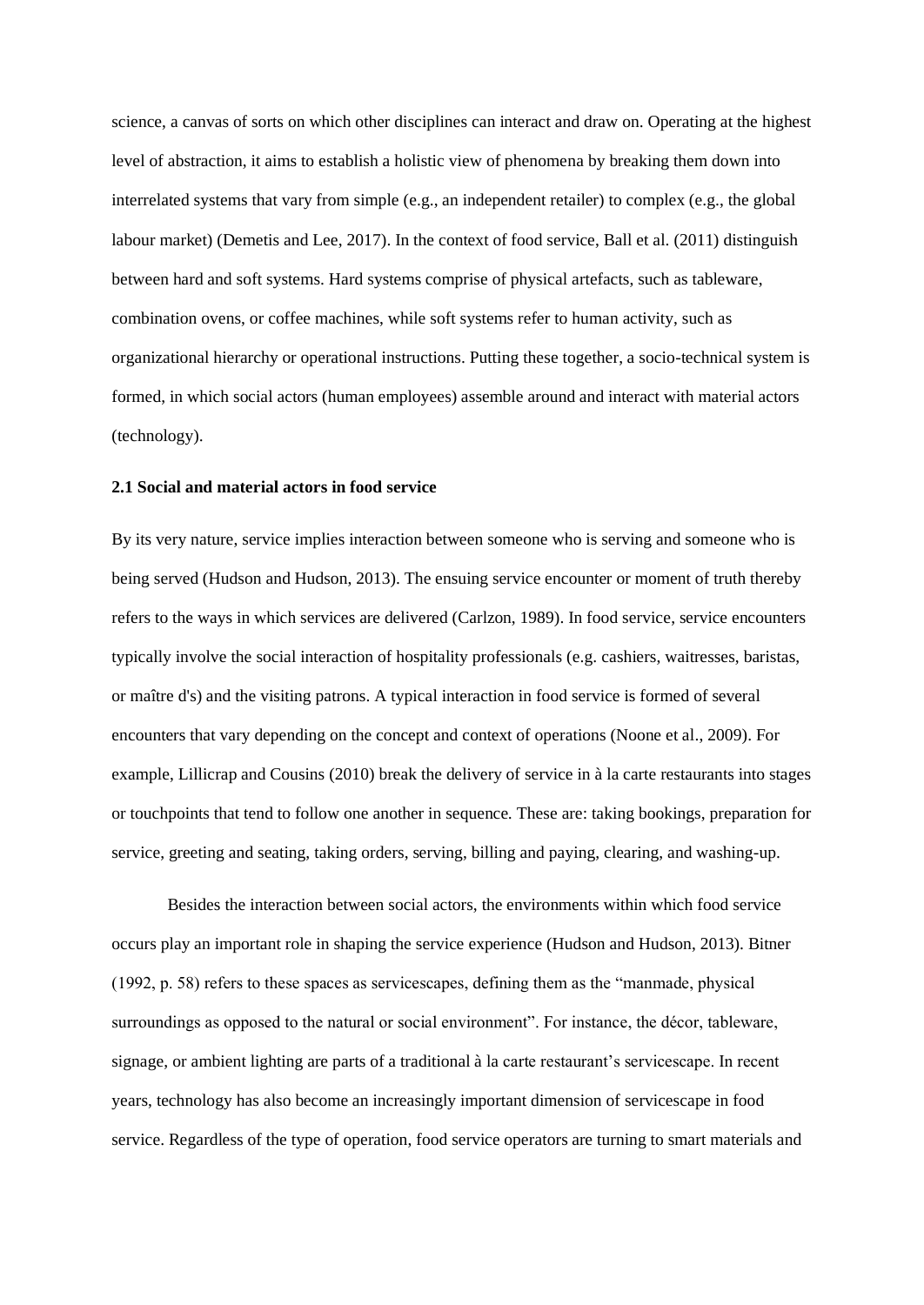connected objects for more efficient production, delivery, and management of service (De Keyser et al., 2019).

For example, McDonald's has made technology, including AI and robotics, a key part of its global growth strategy (Buckley and Patton, 2019). From systematically building internal competency and innovating existing processes to aggressively acquiring cutting-edge AI companies, the fast food giant is leveraging technology to increase efficiency, optimise resource use, predict and boost demand, and personalize offerings (Cheng, 2019). Over the last few years, the company has continued to streamline its back-of-house operations by introducing new grills and automated deep-fryers. In terms of front-of-house, it has started the global roll-out of its "Experience of the Future" concept, bringing self-service kiosks to most of its restaurants by early 2020s. In select markets, the company has teamed up with take-out aggregators such as Uber Eats and DoorDash to outsource delivery services, and continued to develop the take-away capabilities of its own mobile application, Click & Go. All of these changes have profound impacts on the socio-technical system of food service, radically transforming how value is created and distributed by the social and material actors.

#### **2.2 Technology in management research**

Management research has gone through several broad approaches to technology over the years. At first, technology was largely ignored in management science for decades (Orlikowski, 2010). A big shift in interest occurred in the late 1950s with the emergence of contingency theory, whereby researchers started to consider technology as hardware; a concrete causal determinant of organizational processes and outcomes, such as decision-making, productivity, or performance, both at the individual and organizational levels (Perrow, 1967; Mohr, 1982). In other words, technology was perceived as something that impacted organizations, that could be quantified and, to some extent, generalized (Leonardi, 2012). However, limited attention was given to the specific technical details of any technology, or to the role of humans in steering the development and deployment of technology as a whole (Orlikowski, 2010).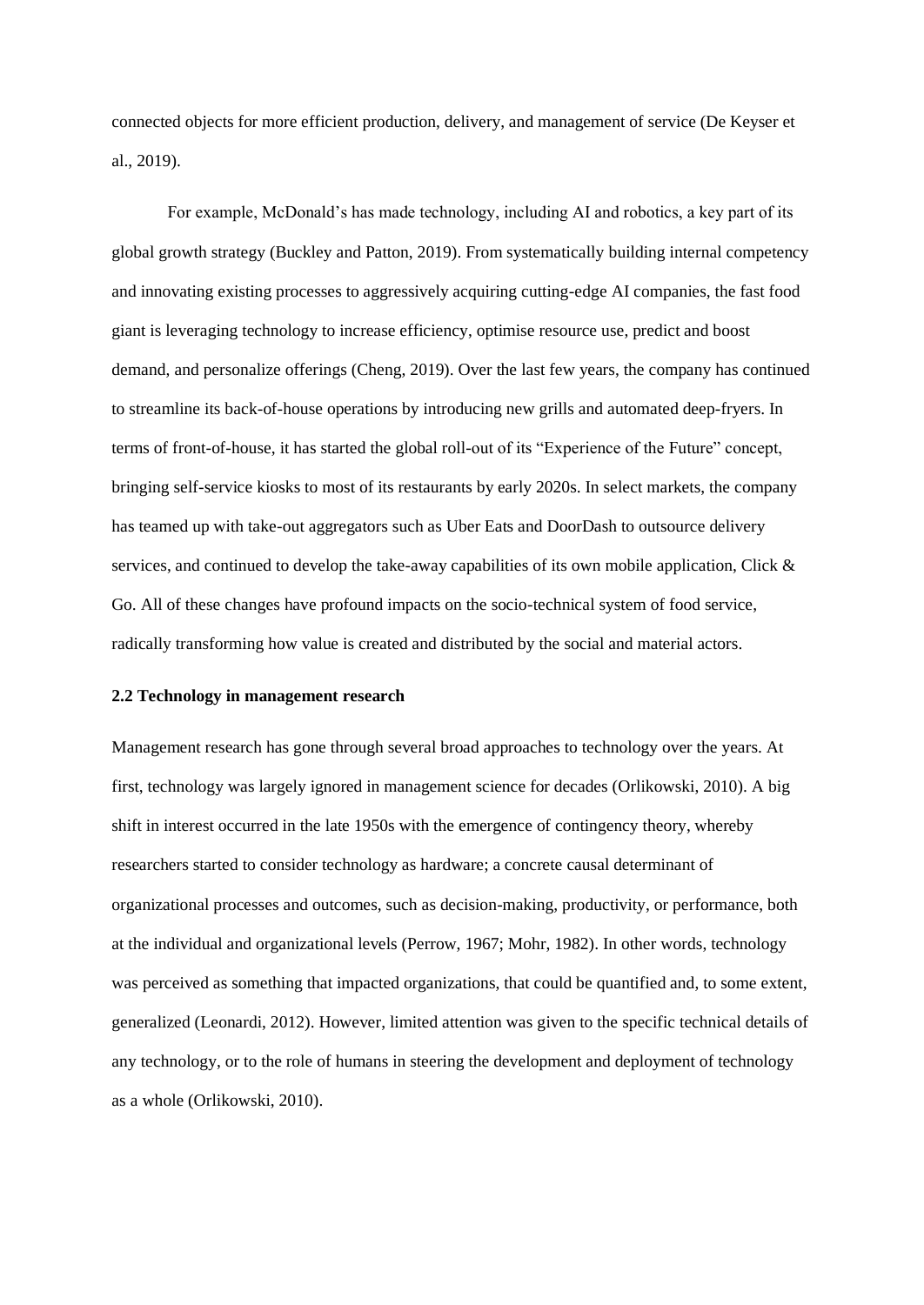Addressing these limitations, an opposing view soon emerged, whereby technology was seen as an endogenous, socially defined and produced process, rather than a novel, exogenous add-on. Ontological priority was increasingly given to human agents, and studies began to account for the differences amongst individual technologies while also acknowledging their surrounding sociohistorical and cultural contexts (Orlikowski, 2000). While this offered remarkably deep insight on specific contexts and technologies, the ability to gain insight into technologies' broader impact on reshaping organisations and more broadly, societies, was lost (Orlikowski, 2010). Combining both views, a paradigm known as sociomateriality has gained ground in management as well as information systems literature (Leonardi, 2012).

Sociomateriality sees social and material as being inseparably intertwined in organizational value creation (Jones, 2014). Looking at the system of food service, Goldstein et al. (2002) point towards the notion of service concept as a means of fitting the different pieces of restaurant service, both social and material, together. The service concept illustrates how value is created and distributed in service systems, what is being offered and how it is being delivered to customers. It does this through four key dimensions: service operation, service experience, service outcome, and the value of service (Johnston, Clark and Shulver, 2012). Driven by the global megatrends shaping the future of all sectors, there seems to be a growing pressure of the material on the social across all of these dimensions. As resources become increasingly scarce, workforce elderly, and technology ever more intelligent and pervasive, an increasing number of tasks in food service is expected to shift from human actors to material actors (Ivanov and Webster, 2019). This poses important questions about the socio-technical system of food service, and calls for a thorough reformulation of the sociomateriality of hospitality. Looking at both hard and soft food service systems (Ball et al., 2011), as well as drawing on the key dimensions of service concept, this study highlights several socio-technical trends impacting value creation in food service in 2020 and beyond. In doing so, the study forms a solid basis for hospitality and tourism scholars and practitioners to start thinking about, and ultimately leverage, emerging trends – both conceptually and practically.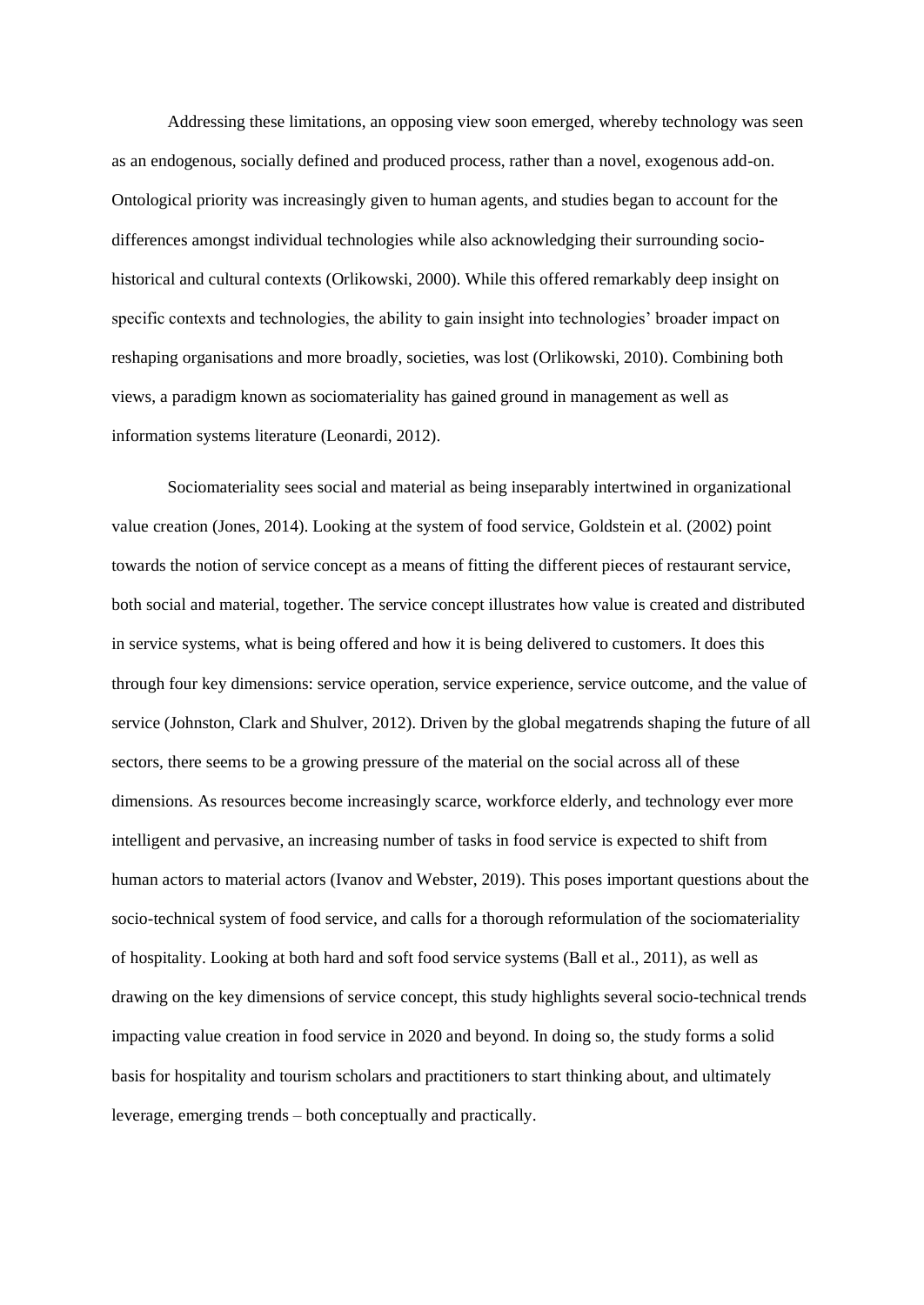#### **3. Method**

Understanding the future directions of change requires a deep appreciation of the present, as well as a desirable, commonly agreed-upon view of things to come (Inayatullah, 2009). One of the most prevalent approaches to achieving this is future workshop, a form of action research in which participants from different backgrounds are invited to share their views of the future (Jungk and Müllert, 1996). Adopting a future workshop approach, this study used LEGO® Serious Play®, a wellestablished qualitative research method, to bring together diverse stakeholders to reformulate the current sociomateriality of food service, as well as explore the future directions of hospitality (Tuomi, Tussyadiah and Stienmetz, 2019). Rooted in constructionism, LEGO® Serious Play® seeks to facilitate problem-led discussion on abstract, often complex social phenomena through the construction of 3-dimensional LEGO® models. The qualitative LEGO® Serious Play® approach was chosen for its ability to engage participants through leveraging the concepts of play and flow, affording stakeholders to attain a state of deep concentration and subsequently voice and reflect comprehensively on their feelings, thoughts, hopes, and concerns surrounding a research phenomenon.

Studies looking at the future typically explore either short (three to five years), medium (five to 10 years), or long-term (10 years or more) future (de Jouvenel, 2012). Inayatullah (1998; 2017) for example suggests researchers to focus on timeframes of either five years or less, or five to 50 years, depending on the desired level of abstraction, that is, from return on investment on a new technology or realisation of new policy to systems-level, structural change such as the transformation of the traditional welfare state. As this study aimed to understand systems-level changes, a long-term lens of 20 years (or one generation) into the future was deemed the most suitable. This was seen to allow sufficient time for current global megatrends to play out, while still having direct relevance to participants' lives.

In total, six LEGO® Serious Play® workshops involving 59 participants (52.5% female, mean age 34.2) were conducted between January and June 2019 in the UK. Through a series of structured LEGO® building exercises, participants were asked to imagine, construct, and share their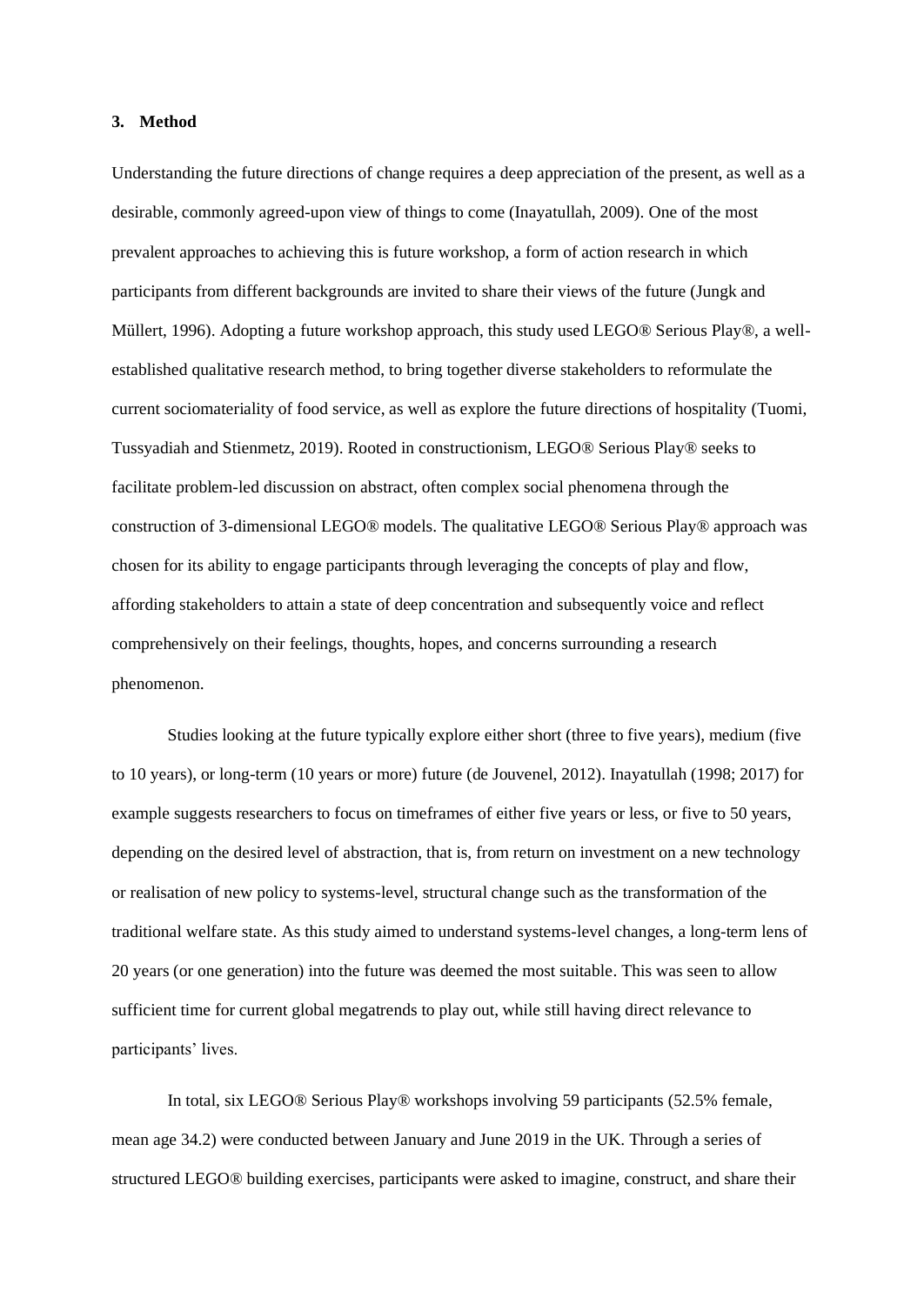vision of the food service industry now and in 20 years' time (in 2039), focusing particularly on service interaction, its structure, and setting. Prior to the main data collection stage, a pilot workshop was conducted with academic peers (senior hospitality and tourism faculty, N=18) to test the workshop design and the research questions. Following peer feedback, the facilitation process was slightly modified (instructions to one building exercise were revised), and five workshops were conducted. To capture as wide a range of opinions, two of the workshops were held with industry experts working at the cross-section of food service and technology (i.e., restaurateurs, hospitality and tourism executives, roboticists, programmers, technology start-ups, designers; N=21), one with academics (i.e., hospitality and tourism researchers and lecturers; N=7), and two with the general public (i.e., end users; N=13). See Table 1 for a summary of all the workshops.

| Time                       | # Participants | Gender                 | <b>Affiliation</b>                                                                                         |
|----------------------------|----------------|------------------------|------------------------------------------------------------------------------------------------------------|
| January 2019<br>(Pre-test) | 18             | 10 female (~55.5%)     | Hospitality and tourism<br>researchers and lecturers                                                       |
| February 2019              | 12             | 5 female(~41.7%)       | Restaurateurs, hospitality<br>and tourism executives,<br>roboticists, programmers,<br>technology start-ups |
| February 2019              | 9              | 4 female<br>$(44.4\%)$ | Restaurateurs, hospitality<br>and tourism executives,<br>roboticists, programmers,<br>technology start-ups |
| May 2019                   | 7              | 5 female(~71.4%)       | Hospitality and tourism<br>researchers and lecturers                                                       |
| June 2019                  | 8              | 3 female<br>(37.5%)    | End users                                                                                                  |
| June 2019                  | 5              | 4 female(80%)          | End users                                                                                                  |
| <b>Total</b>               | 59             | 31 female $(-52.5%)$   |                                                                                                            |

## **Table 1. Summary of Workshops**

Each workshop lasted for half a day and followed the same agenda, which included an introduction to the session and method, three to four LEGO® building exercises (depending on group size), and an in-depth focus group discussion. A detailed workshop facilitation manual can be found in Appendix 1. Sessions were led and facilitated in English either by one or both of the authors, and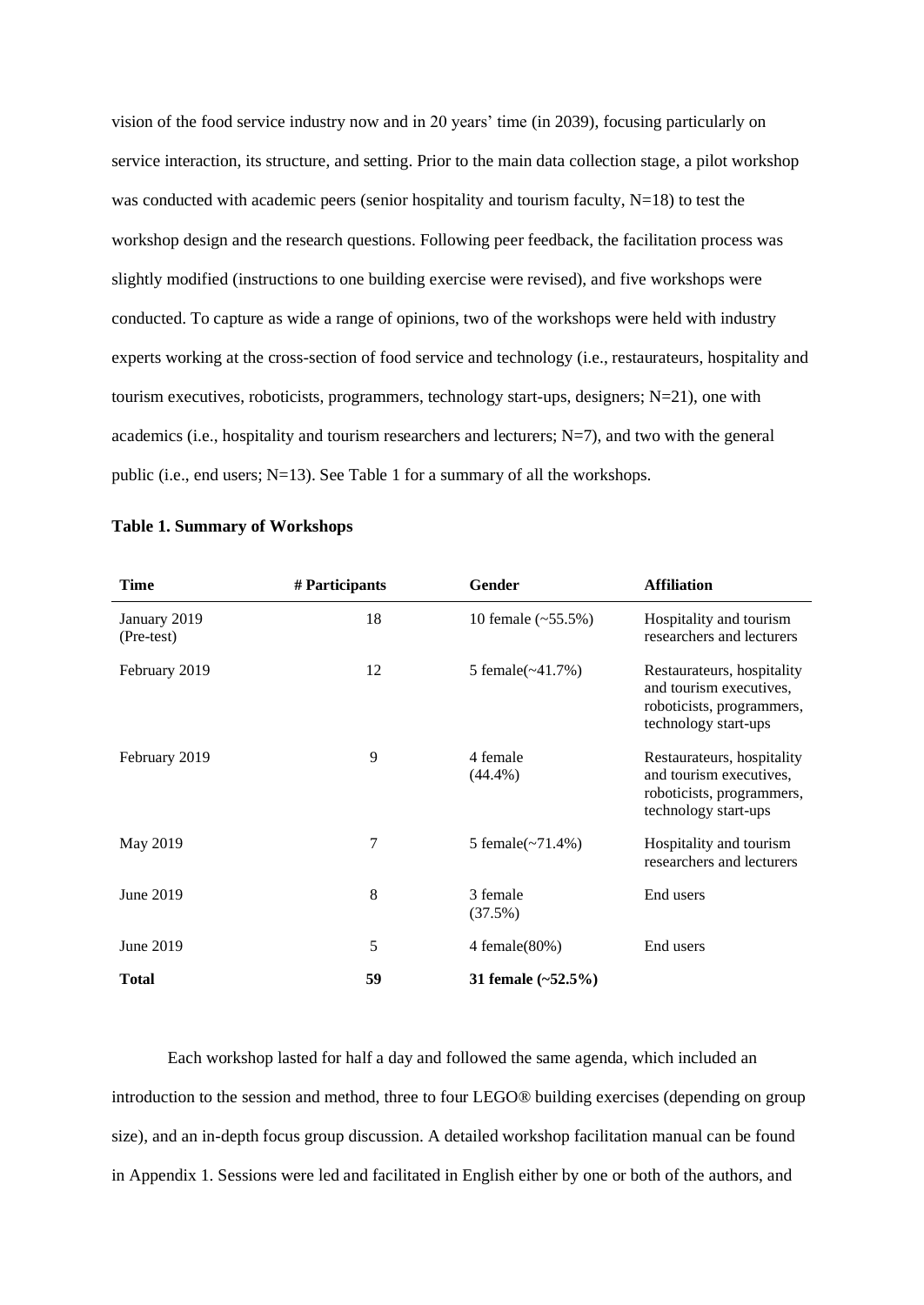all the discussions were recorded, transcribed, and anonymised by one of the authors. Some of the LEGO® models were photographed for visualization purposes. However, following Tuomi, Tussyadiah and Stienmetz's (2019) suggestion that the main focus in LEGO® Serious Play® should be on the extracted meaning and metaphors, not the physical manifestation of models, visual data was not collected or analysed per se.

Emerging data were analysed thematically, with coding taking place in two stages (Braun and Clarke, 2006). First, open coding was conducted by hand to determine key themes. In total, 52 unique codes were extracted. Then, the codes were categorised hierarchically into a code tree through axial coding (Simmons, 2018). Four major themes emerged: (1) changes to service experience, (2) changes to employment, (3) changes to supply chain, and (4) changes to business model. To validate the accuracy of the established coding schema and its hierarchy, randomly selected cases  $(N=15)$  of transcript excerpts were sent to two independent coders for re-coding along with a code book. The evaluation was conducted in two stages, using two measures: percent agreement and Cohen's Kappa. First, percent agreement was calculated to establish an overall fit of themes (Roaché, 2018). A good (>0.61) agreement was established. Disagreements were discussed, the code book was modified, and disagreed excerpts were sent back for re-coding. A second round of evaluation using Cohen's Kappa was then initiated with the same independent coders. A good  $(>0.61)$  or very good  $(>0.81)$  agreement was established across all themes (Landis and Koch, 1977). Table 2 illustrates the results of both intercoder reliability checks.

| Method of<br>measurement                     | Coder 1 | Percent agreement Percent agreement<br>Coder 2 | Cohen's Kappa<br>Coder 1 | Cohen's Kappa<br>Coder 2 |
|----------------------------------------------|---------|------------------------------------------------|--------------------------|--------------------------|
| Theme 1:<br>Changes to service<br>experience | 0.75    | 0.67                                           | 0.90                     | 0.77                     |
| Theme 2:<br>Changes to<br>employment         | 0.75    | 1.00                                           | 0.95                     | 0.86                     |
| Theme 3:<br>Changes to supply<br>chain       | 1.00    | 1.00                                           | 0.95                     | 0.94                     |

## **Table 2. Intercoder Reliability Measures**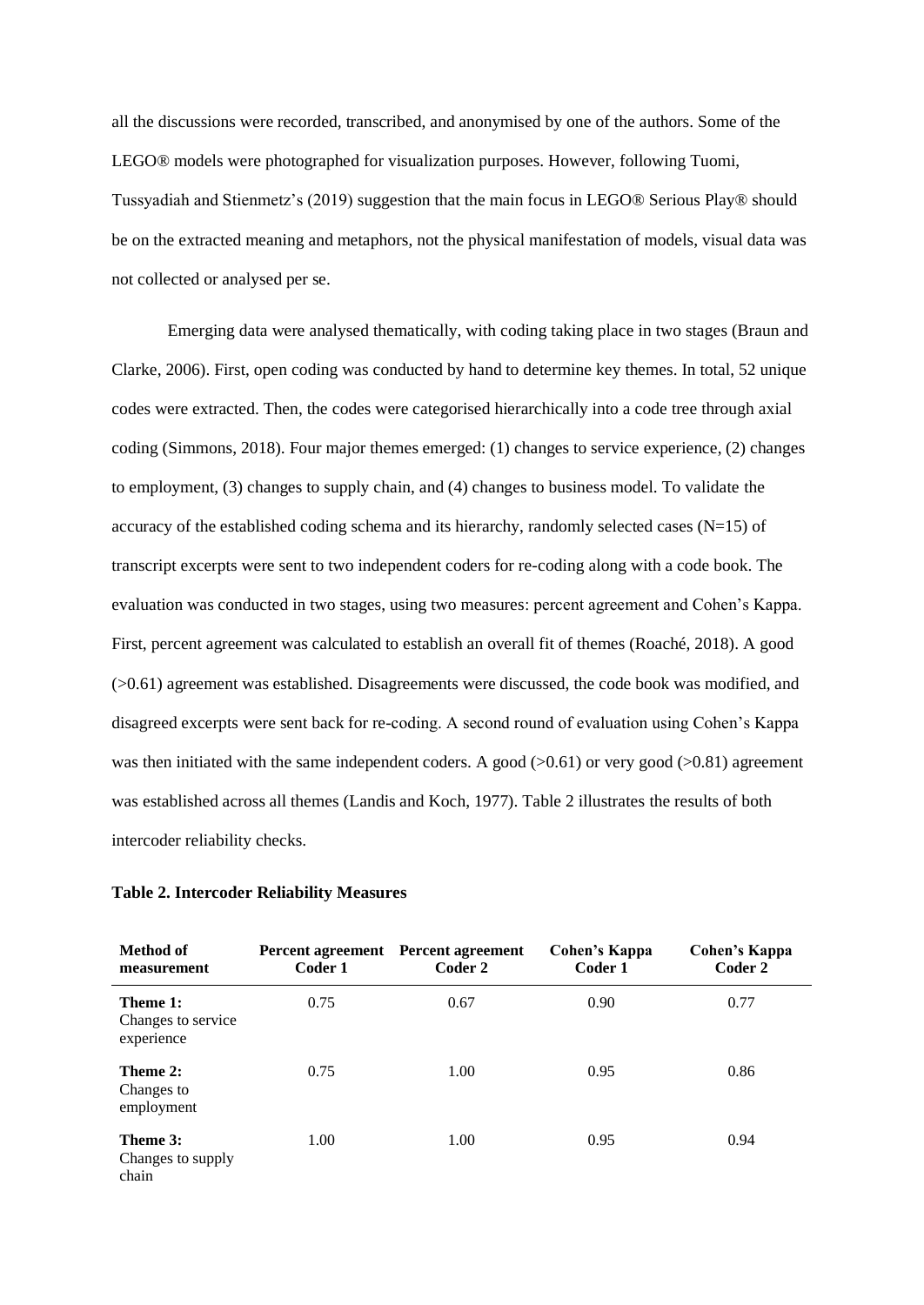| Method of<br>measurement | Coder 1 | Percent agreement Percent agreement<br>Coder 2 | Cohen's Kappa<br>Coder 1 | Cohen's Kappa<br>Coder 2 |
|--------------------------|---------|------------------------------------------------|--------------------------|--------------------------|
| Theme 4:                 | 0.67    | 1.00                                           | 0.94                     | 0.95                     |
| Changes to               |         |                                                |                          |                          |
| business model           |         |                                                |                          |                          |

## **4. Results**

Four layers of change were found to be underlying the contemporary and future sociomateriality of food service: (1) changes to service experience, (2) changes to employment, (3) changes to supply chain, and (4) changes to business model.

## **4.1 Changing expectations of customers**

The concept of customer expectation is in constant flux; its volatility tends to drive what companies choose to serve (Jobber and Ellis-Chadwick, 2013). This came through very clearly in participants' models of the future: almost all participants saw that in an increasingly accessible and multifaceted landscape of service offerings, only food service concepts that manage to capitalize on emerging consumer trends will prevail. In particular, participants noted the growing importance of three trends shaping customer expectations: seamlessness of experience within and across the sector, transparency of operations, and personalization of service experience and offering. Across all three, participants frequently emphasised an increased influence of material over the social.

**Seamlessness.** Restaurant-goers will expect increasingly seamless, effortless, and intuitive offerings. Participants emphasized that maximising immediacy by removing any touchpoints that do not add value will be key in the future of food service. Further, seamlessness of experience will increasingly expand beyond individual operators to cover the entire sector, as customers expect to be able to use their own digital devices (e.g., personal wearables) or existing social media profiles across different restaurants ubiquitously. As a result, developers need to find ways to make data compatible and interconnected, and managers need to put policies in place to facilitate open data-sharing.

"*I think technology will enhance the customer experience by removing a lot of the kind of laborious, manual detail and free up people to actually deal with the guest.*" (Roboticist, male)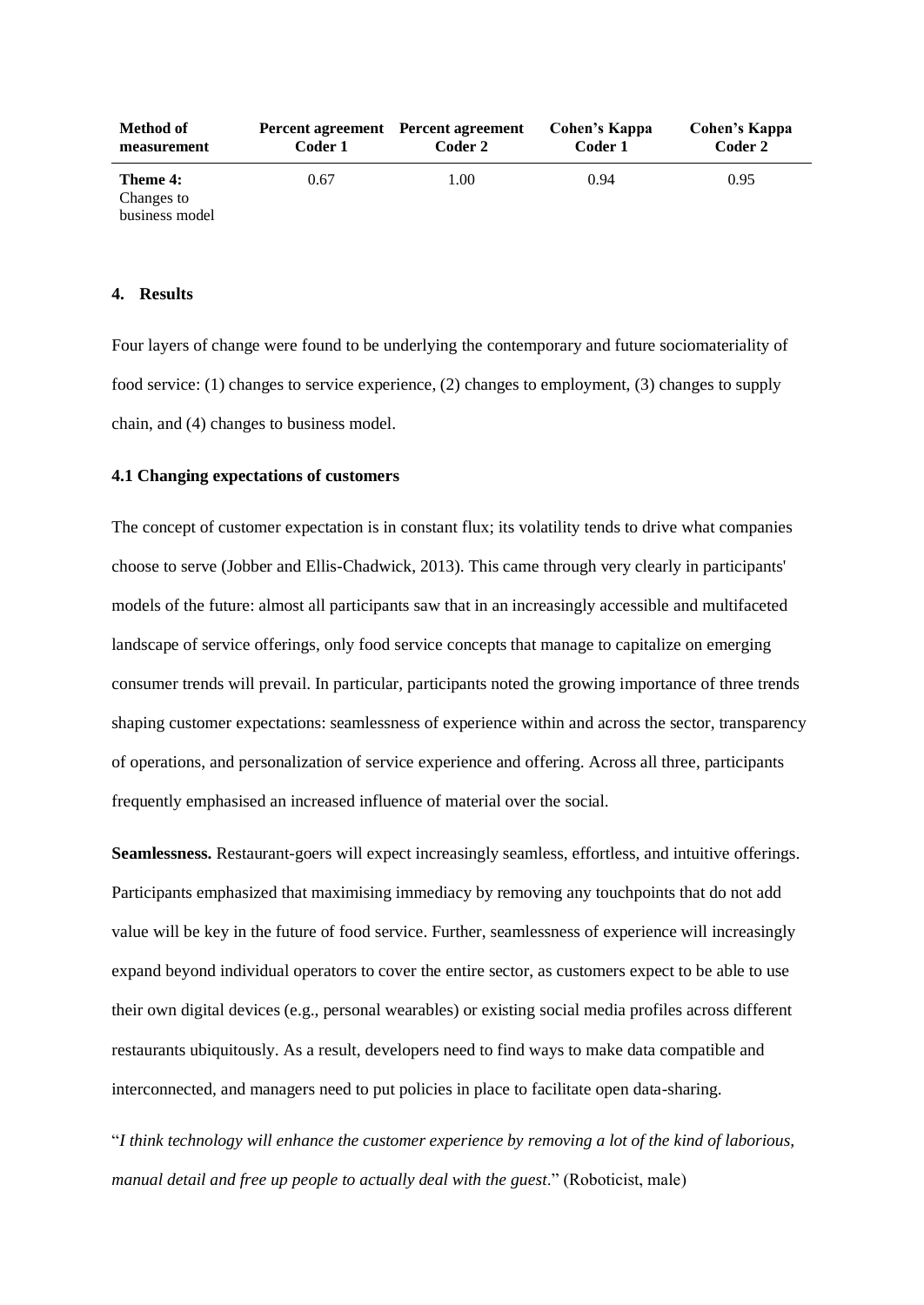"*Everything will just get more convenient, and people like that, whether you rage against that or not. It's just the way we are*." (Hospitality Executive, male)

**Transparency.** Participants also expected the notion of conscious consumerism to continue to increase in importance in the future, whereby customers will expect to know where, how, and under which conditions their food has been produced, delivered, and prepared, with technology playing a key part in facilitating this. Participants also saw that this transparency will extend beyond supply chains to include the health and safety of employees to ensure the longevity of careers.

"*The customers' mindset is very different to what it used to be. And when you look at that from a brand perspective, it's not easy. There's a lot of stakeholders* [who] *you're accountable to. You have to look at the big picture*." (Hospitality Executive, female)

**Personalization.** There was strong consensus that customers will expect restaurant experiences to be increasingly personalized. This will include both the service encounter (e.g., offering a plethora of ways for customers to go through their respective journeys) and the offering (e.g., collating a menu of your choice from the ingredients of your choice, getting recommendations based on your actual nutritional needs). Much of this was seen to be driven by technology and intelligent data analytics.

"*A person can only know so much. But a computer is able to know an insane amount, and would be able to say, hey, I can give you this exact flavour, and I can give it to you with great nutritional content as well. In any shape you want. A chef will never know that, not even if you've gone to that same place every day for your entire life. It's never going to be as good*." (General User, female)

# **4.2 Distribution and meaning of work**

The last few years have witnessed industrial-grade technology, such as spatially and situationally aware robotics or intelligent learning algorithms, entering hospitality (Tussyadiah and Miller, 2019). This has allowed forward-looking operators to start optimizing and automating some, or all, of their customer- or employee-facing tasks or processes (Ivanov and Webster, 2019). There was strong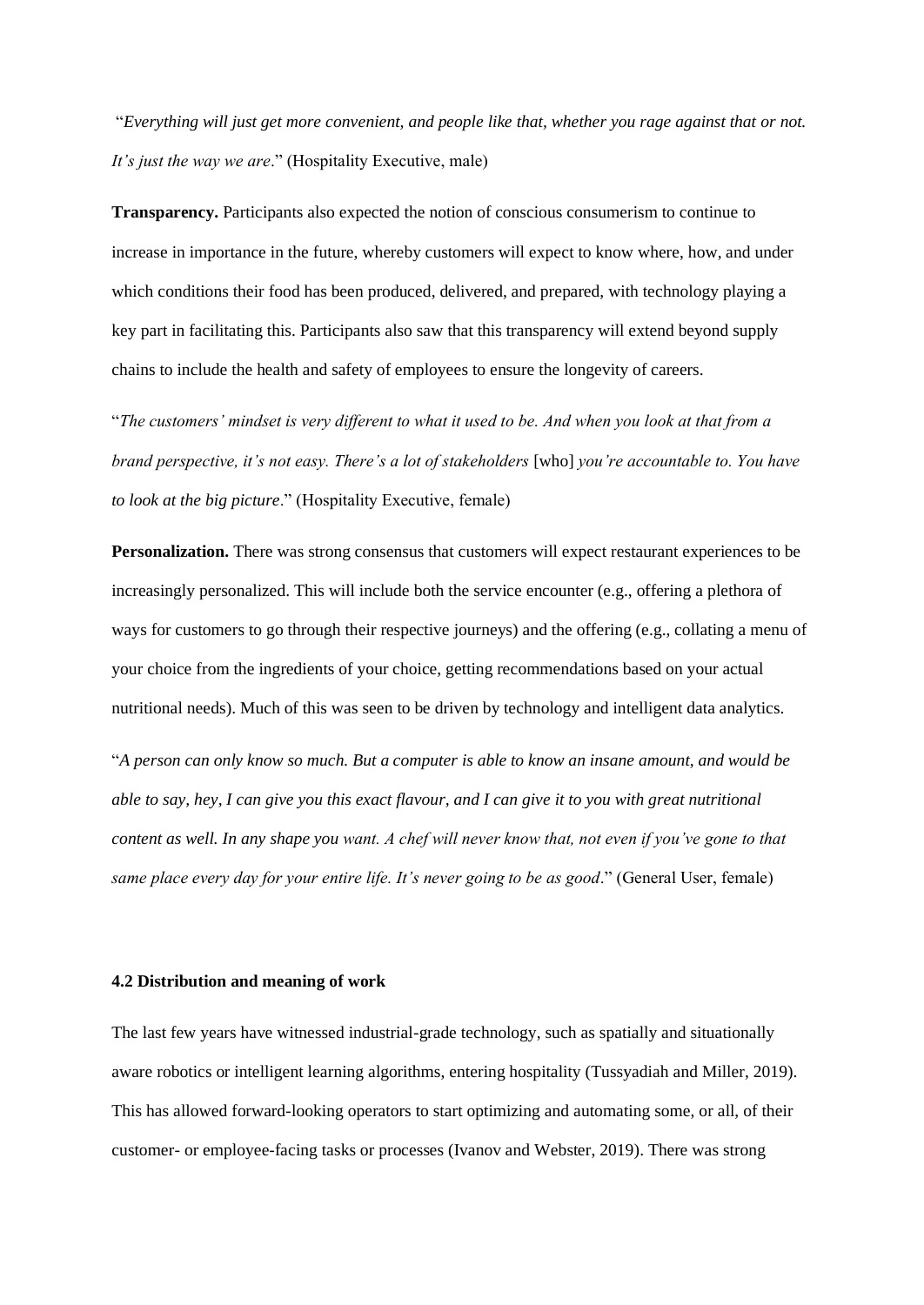consensus amongst workshop participants that this trend will continue to evolve. The day-to-day running of restaurant operations will become increasingly streamlined for the business, as well as more meaningful and fulfilling for the employees.

**Distribution of labor.** Research looking at the uptake of automation technologies (e.g. service robotics) has strongly asserted that automation tends to follow a common trend, whereby the most simple, repetitive tasks will be automated first and the less frequent, complex tasks second (Flynn and Wilson, 2019). With regards to food service operations, participants predicted that gains in efficiency will be sought both back- and front-of-house. Proactive re-design of existing processes and practices supported by emerging technology and intelligent data analytics were seen as key.

"*It's about looking at what processes are currently done by people, where the human doesn't add any value. Like taking you to your table, or giving you a bill. If you can find a thing that is currently irrelevant, and you can make that more simple, then actually you're enhancing the experience of the customer, which means that the staff will also see happier customers. It's a positive feedback loop."* (Restaurant Executive, male)

**Meaning of work.** Delegating the most routine tasks to material actors allows operators to create more consistent, standardized service offerings (Ivanov and Webster, 2019). However, according to Huang and Rust (2018) it may also offer executives an opportunity to allocate employees to focus on more complex tasks in service production and delivery, particularly ones requiring creativity, problem solving, or empathy. Reflecting this, participants noted the implications technology will have on what it means to work in the sector, as well as the kinds of skills required from future workforce.

"*I think food is something that requires human love. And so I still have a human chef* [in the LEGO® model]. *But there is a robot that the chef can order to do all the things he doesn't want to do anymore. So maybe slicing vegetables, etc. I think that should be down to individual chefs. And what it does is, it allows chefs to focus more on doing the things that they love." (General User, female)* 

*"You're going to invest a lot more in people that can drive an experience. So, the types of jobs that I think you will see in more hospitality-driven places is like, everyone will start to get an experience*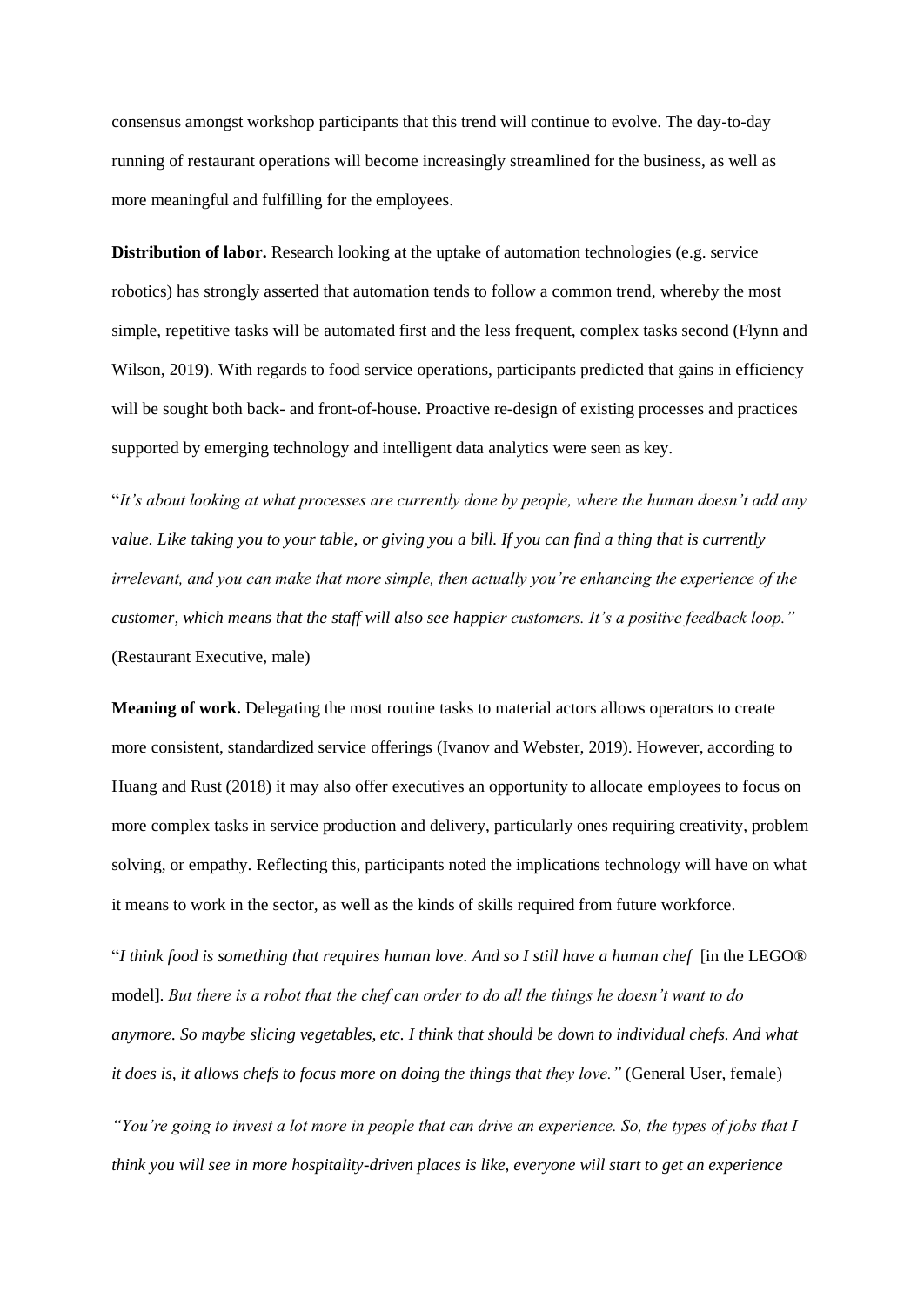*that is closer to what you get at the Four Seasons, where it's like everyone knows who you are, everyone makes you feel great, everyone is entertaining you and making you feel much more hospitality-driven.* [...] *I think that bartenders of the future are going to make great, great money, whereby they're going to become a huge part of the experience. They won't be making the cocktails, you will have automated systems that are going to make cocktails much more consistently and faster, and to a degree of customisation that a person just can't do. But a bartender will be there to like, really, really drive an experience for you."* (Roboticist, male)

## **4.3 New ways of producing and procuring ingredients**

Material actors are likely to have impacts on the way food services are produced and consumed beyond novel customer experiences and task reallocation. Macro-level trends participants saw likely to increase in importance included new ways of producing food, as well as technology facilitating more efficient supply chain management.

**New ways of producing food.** The growing population, as well as the apparent and unsustainable toll our current food production systems put on the environment, call for novel ways of producing food if we are to feed up to 9 billion people in 2039 (UN, 2019). Innovations participants saw on the horizon to address these challenges included vertical farming (i.e., growing crops at scale locally through techniques such as hydro- and aquaponics), new sources of protein (e.g., insects), as well as synthetically produced food (e.g., lab-grown meat).

"*Also the food itself… for example some of these vegan burgers that have been developed. People have different ways of doing it, but effectively it's creating food in a factory. Food that couldn't have been created by the chef. I think we're probably going to see more of that; food that just isn't possible to be done through traditional methods."* (Hospitality Academic, male)

*"If it offers advantages, people get used to it, and it will feel weird going back to some old* [food production] *system that doesn't have the same advantages. Why would you pay more for something that has less. Perhaps when things are going to take over, it will just evolve. And it will be the survival*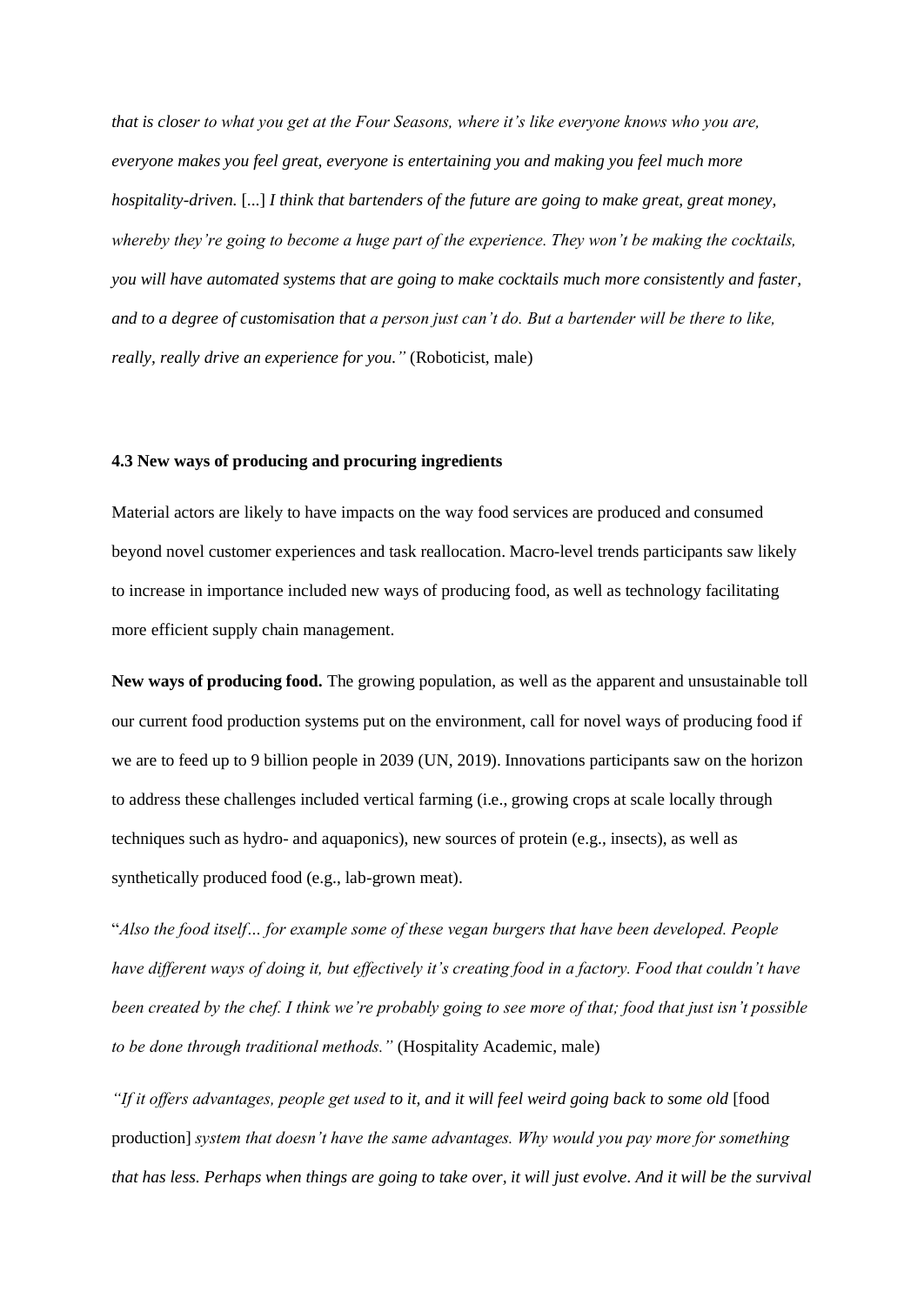*of the fittest, and the fittest may not necessarily be the man or the human."* (Restaurant Executive, female).

**More efficient supply chain management.** Participants also predicted changes to the way in which goods are transported and delivered. For example, the ubiquitous use of connected autonomous vehicles (Cohen and Hopkins, 2019) and other industrial robotics applications as well as developments in drone technology were seen to facilitate on-demand delivery of ingredients, improving and in some cases automating supply chain management.

"*Drones… the optimisation of supply chain will probably make restaurants have smaller amounts of stock, and lead to fresher restaurants."* (Hospitality Executive, male)

*"We essentially bring together industrial robotics with machine vision and machine learning, combining all of those things to be able to deal with the production management process in the food sector and have predictive purchasing at scale."* (Roboticist, male)

## **4.4 Agile and inclusive business models**

While predicting the future can be challenging, one thing is certain: businesses need to proactively adapt to changes in their operational environment to stay relevant (Damanpour, 1991). According to participants, this will mean innovating existing processes and operational conventions as well as actively looking to capture additional market share.

**Adaptability of operations.** To keep pace with changes to the socio-technical system of hospitality, participants imagined how changes to infrastructure and the physical layout of restaurants could facilitate new, more agile business models, from modular kitchens to multipurpose servicescapes.

"*I think restaurants will become a multi-purpose space… So it might be a coffee shop at day, it might be a library at night; you might have a space which has shifting usages within a day*." (Hospitality Executive, male)

**Increased accessibility and new experiences.** Participants also identified several currently underserved customer segments and markets, many of which could be tapped into with advancements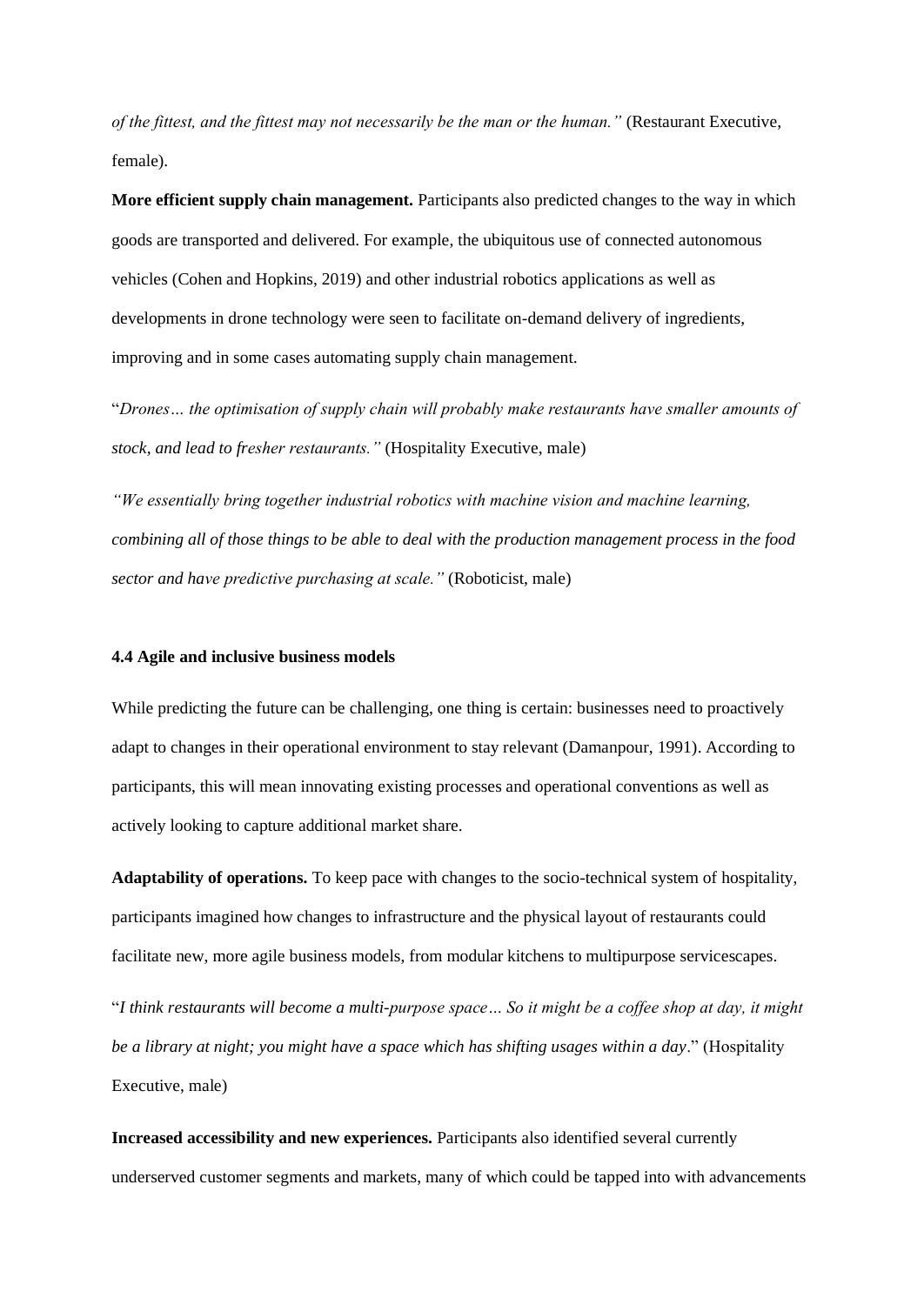in technology. These included ubiquitous service in customers' native tongue, services that focus on minorities or people with special needs, as well as dining in remote or extreme locations, solo dining, virtual dining, and the desire to reconnect with nature.

"*I think that perhaps the restaurant of the future will be more suited for individuals* […]. *For example, if you're there by yourself, and you want to go to the bathroom, you have to take your bag and stuff with you. Simple things like that. So thinking about, if the restaurant of the future could be more individual diner friendly, and how technology and automation would be able to facilitate those sort of things*." (General User, male)

## **5. Discussion**

The sociomateriality of food service is witnessing fundamental changes across the four primary layers of service concept: service operation, service experience, service outcome, and the value sought in and from service (Johnston, Clark and Shulver, 2012). Together, these form a new socio-technical system of hospitality, whereby the conventional assumptions regarding well-established concepts in service research will transform. In particular, the service encounter, service sequence, and the servicescape will see changes at several fronts. The following section will discuss these in detail, build a research agenda for further study, propose a conceptual framework of the sociomateriality of food service, and finally point towards areas that hospitality practitioners should consider as not to face the change unprepared.

## **5.1 Theoretical implications**

Technology has changed the way we live our lives. It has made its way into every aspect of modern life, be it governance, commerce, or leisure. An increasing amount of decisions and processes is supported, facilitated, or delegated to technology. As such, the pressure of material over social is growing, posing several implications to conventional service research. A theoretical framework depicting the sociomateriality of food service is suggested in Figure 1.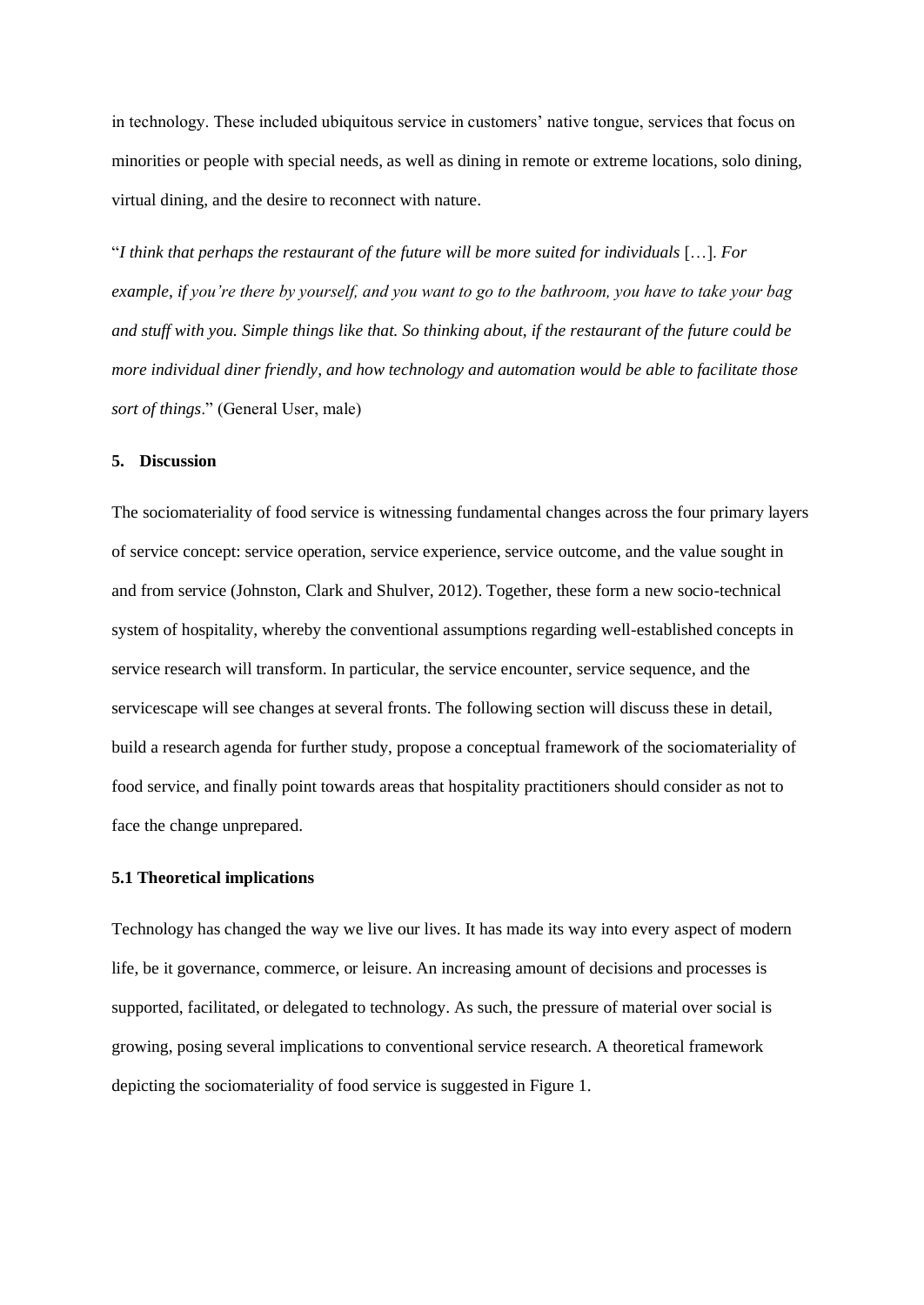

Figure 1. A Framework of Sociomateriality of Food Service

# **5.1.1 Service encounter**

Several authors have noted the transformative power of technology on the service encounter, whereby new technologies such as digital platforms, self-service kiosks, and service robots, among others, disrupt the dyadic relationship between consumer and service provider and/or employee by facilitating new ways of interaction (Bowen, 2016). In doing so, technology changes the way work is organized and the roles employees may assume in the new work environment, as well as spawns novel ways of capturing economic value in services (Larivière at al., 2017). Findings discussed herein support these notions and predict further changes to the service encounter with regards to food service. In general, two major changes are on the horizon: a move towards hyper-personalized encounters and a move away from encounters being centred solely on food.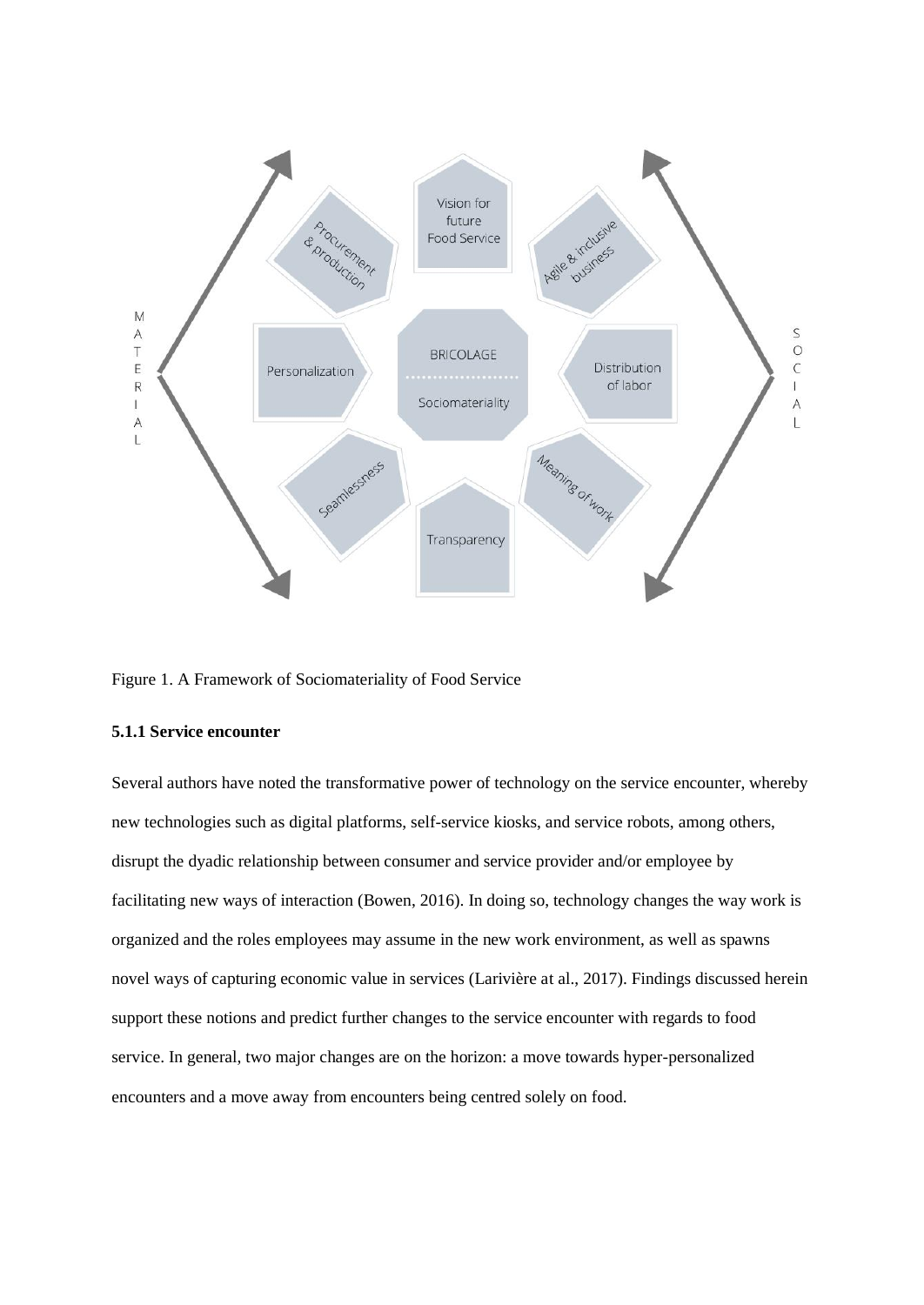First, customers will expect increasingly personalized food service encounters. This includes the service as well as the food that is being served. The personalization of service encounters is nothing new. Previous research has asserted rather strongly that personalized encounters lead to positive patronage-related outcomes, such as satisfaction and reuse intention (Mittal and Lassar, 1996). The difficulty has been personalizing encounters at scale, leading multi-site operators to largely disregard personalization and resort to standardization through service scripting (Victorino, Verma and Wardell, 2008). However, the aggregation of massive amounts of data combined with increasingly intelligent algorithms able to sift through it all has reignited the interest in large-scale personalization (Neuhofer, Buhalis and Ladkin, 2015). Particularly relevant for food service is the fact that consumers have taken to wearable technologies in hordes, collecting and uploading an unprecedented amount of biometric data (Liu, 2019). This is likely to be strongly reflected in food servuce encounters in, whereby the encounter, including its pre-, core-, and post-stages (Voorhees et al., 2017), and the offering will be highly personalized based on data collected by personal sensing technology across different touchpoints. This means food service encounters will increasingly adhere and adapt to customers' individual nutritional requirements as well as their personal health plan or wider lifestyle.

Second, the food service encounter may not necessarily be centred on food at all, as operators are increasingly starting to look elsewhere to fill empty seats and revitalize brands. For instance, traditional restaurants may evolve into a meeting hub where the operator is simply in charge of providing the facilities and customers pay a fee – either one-off or subscription-based – for the use of space (Price, 2019). They might also branch out to offer services not traditionally associated with eating out. High-end department store Selfridges offers a recent example of a similar move in retail: in an effort to better serve its customers and to stand out from competition, Selfridges became the first department store in the world to install an on-site cinema at its Oxford Street premises (Smithers, 2019). Some restaurateurs are already taking these notions further by offering agile concepts that have shifting usages throughout the day. Regardless of the degree and direction, the traditional service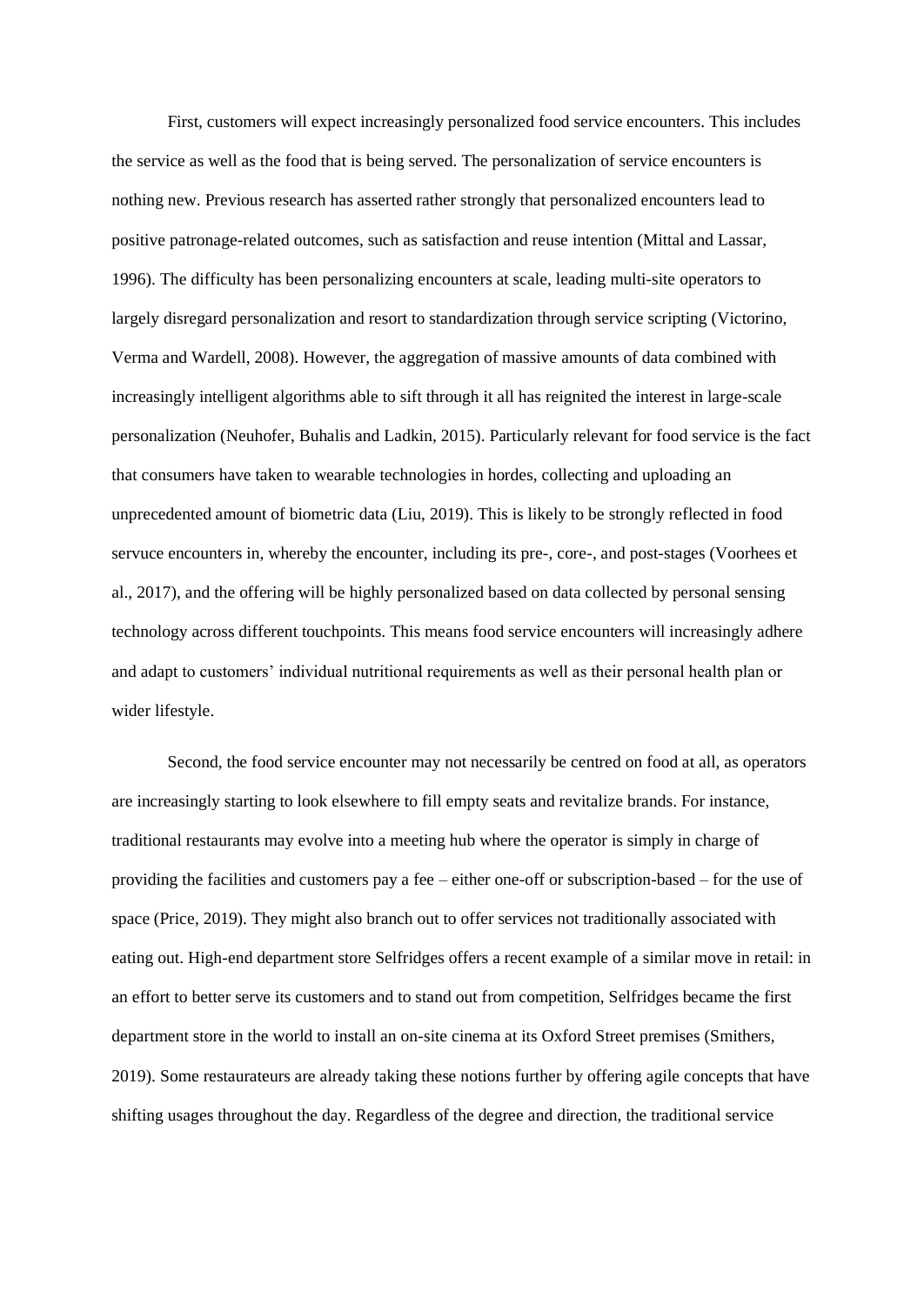encounter in food service is set for change. This opens up a plethora of questions to examine in future research, such as:

Q1. To what extent do restaurant-goers own and use wearable technology that measures biometric data?

Q2. How do customers perceive privacy and sharing of said data in food service settings?

Q3. Which parts of the traditional service encounter are most suitable for personalization in food service?

Q4. How does the (mass) personalisztion of pre-, core-, and post-service encounter differ in the context of food service?

## **5.1.2 Service sequence**

The expectation of immediacy and seamlessness of experience, combined with a plethora of novel and emerging channels of interaction rearrange and change the conventional service sequence in food service. For example, innovative restaurants are already offering customers the chance to place and pay for their order before arriving on site (De Keyser et al., 2018). Some have turned to a subscription-based model, which eliminates ordering and paying completely (Lunden, 2017). There is also a surge in demand for food delivery. In the UK alone, Statista (2017) estimated the market at £6.2 million, while future predictions expect delivery's global market share to reach \$350 billion by 2030 (Cheng, 2018). This will only be exacerbated by the deployment of autonomous vehicles and drones (Eliot, 2019). In essence, customers expect more freedom to curate their own meal experiences, whether on-site or at home, and businesses are continuously on the lookout for novel ways to serve. This calls for the re-conceptualisation of service sequence in food service, as the sheer scope of available offerings, new channels of interaction, as well as the scale of consumption, reduces the traditional service sequence built on conventional full-service brick-and-mortar restaurants redundant (Reichheld et al., 2017). To further examine the emerging new ordering of food service encounters, the following research questions are suggested: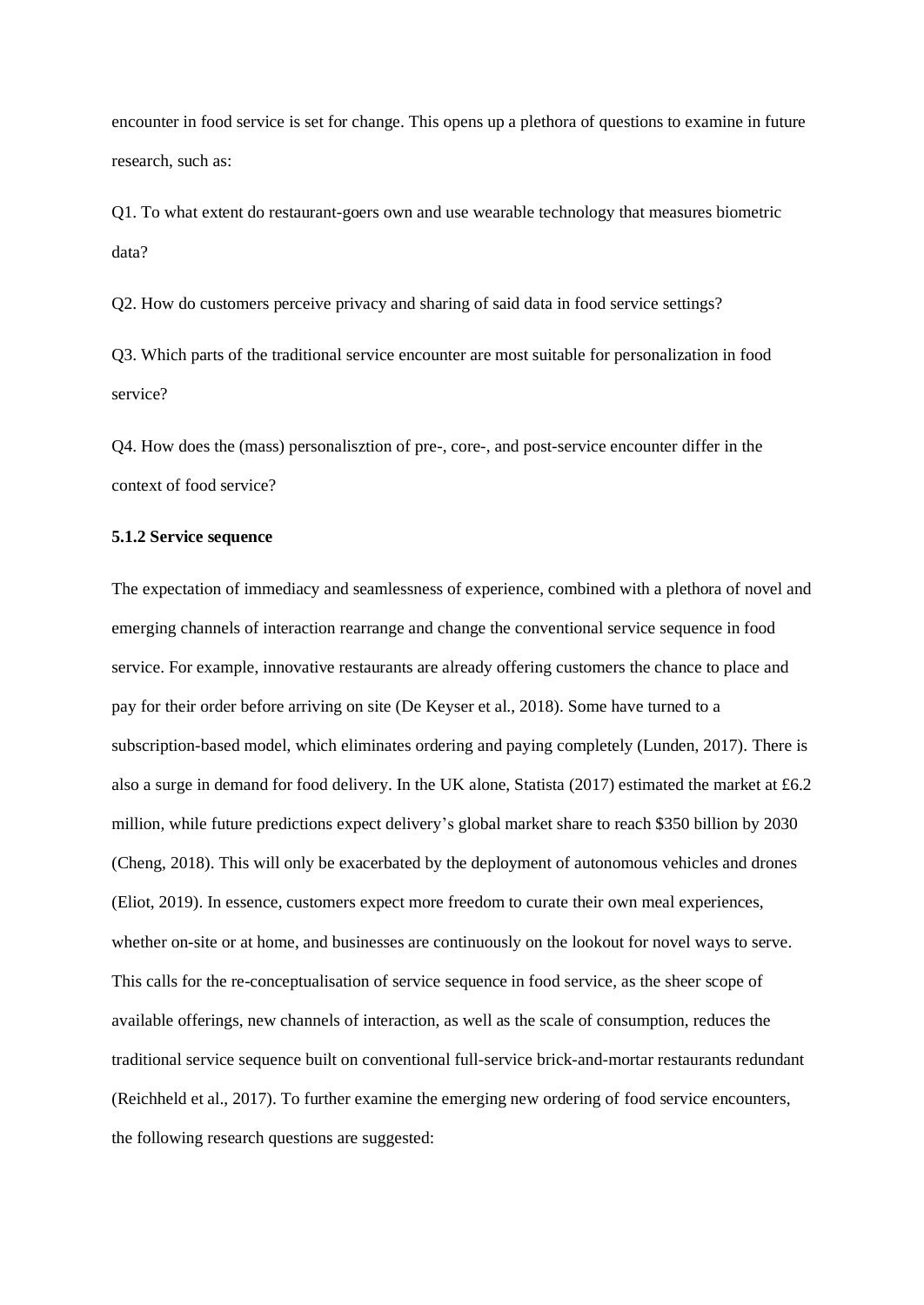Q5. What are the key elements of service sequence in modern food service, regardless of channel of interaction?

Q6. How does the reordering of service sequence elements impact customer outcomes?

Q7. How might these evolve as technology (e.g., wearables) advance and allow for automated personalization at scale?

# **5.1.3 Servicescape**

As the way service is delivered (the service encounter) and the order of individual touchpoints (the service sequence) are changing, so are the environments within which service interaction takes place. Driven by customers' insatiable hunger for new things, restaurants are increasingly required to retrofit and update their equipment and décor (Humphreys, 2017). This has direct implications on the way food service environments are designed: from "built to last" to "built to evolve." In order to better understand emergent elements of a servicescape that is in constant flux, the following research questions are suggested:

Q8. How does the notion of restaurants as multi-use spaces change the concept of servicescape in food service?

Q9. How do we create servicescapes that make the transition to multi-use effortless?

Q10. How do operators plan for, justify, and evaluate invesments in emerging technology?

Another consideration pertaining to servicescape is spatiality, i.e., changes brought about by the notion that restaurant services might not be tied to a physical space in the future, either in part or completely. For instance, operators are already experimenting with novel concepts that make use of virtual reality or mixed reality technologies, taking the concept of multisensory dining – considering the consumption of food as an experience that encompasses all five senses (Spence and Piqueras-Fiszman, 2014) – to an unforeseen level (Nichols, 2018). This poses challenges to the design of servicescapes, and opens several avenues of research: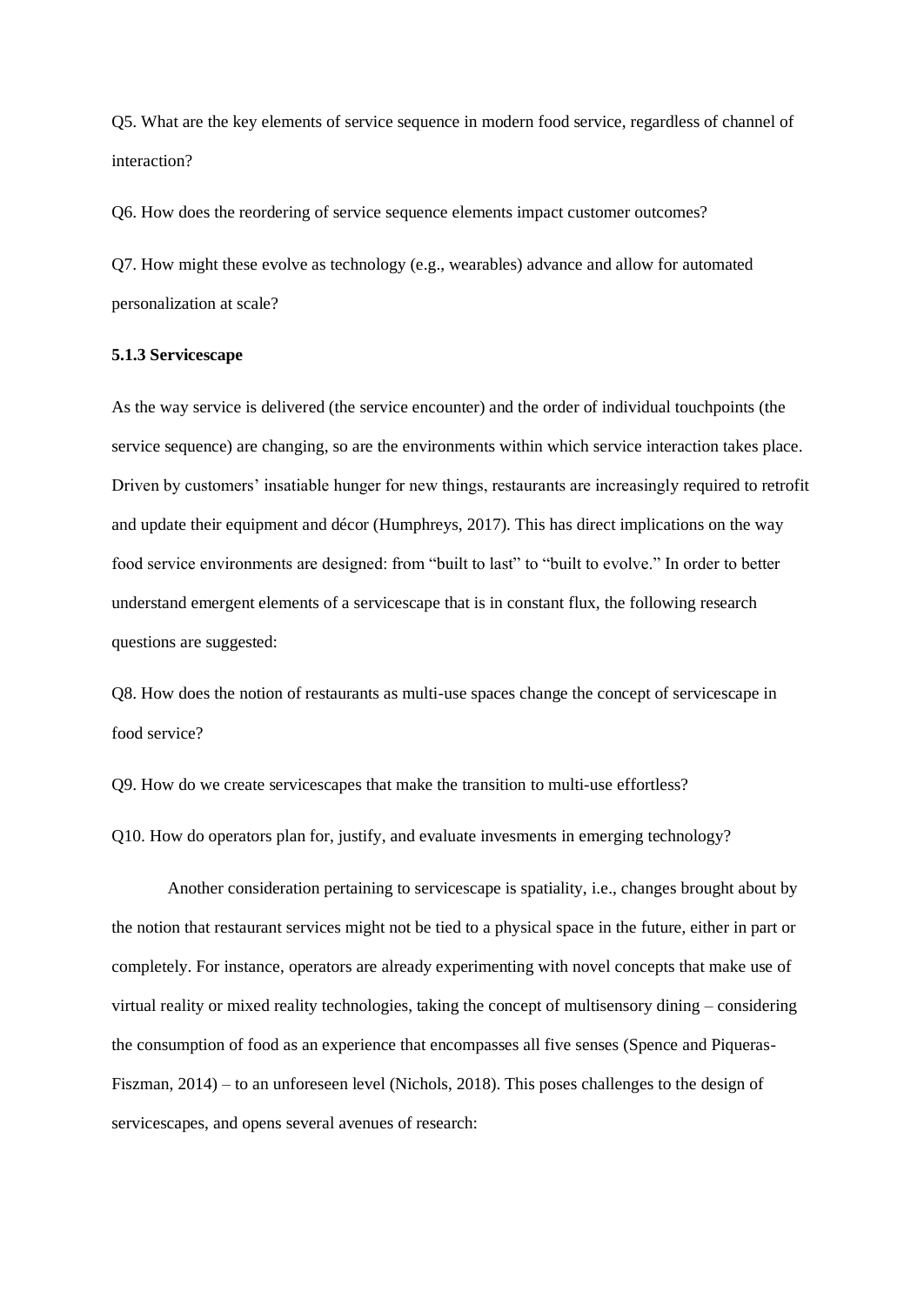Q11. How might the design of virtual or mixed reality food service servicescapes differ from traditional brick-and-mortar?

Q12. How may restaurants best adapt their existing physical experiences to encompass new elements of virtual and mixed reality?

Finally, the victory march of delivery poses perhaps the most disruptive change of all, as hallmark food aggregator and delivery platforms transition from order fulfilment to food production (Bell, 2019). Dark kitchens (i.e., the preparation and delivery of food from centrally-located, factorylike production hubs as opposed to high street restaurants) may in some cases cut the need for physical servicescapes completely (Wearn, 2019). The shift from customer-facing brick-and-mortar service environments to "virtual kitchens" calls for more research on the future of servicescape:

Q13. What elements make up the servicescape in virtual restaurants?

Q14. How might customer expectations differ between branded brick-and mortar restaurants and centralised, platform-operated dark kitchens?

## **5.2 Managerial implications**

The proposed theoretical implications pose several managerial considerations from opportunities to exploit to barriers to overcome.

## **5.2.1 Opportunities to exploit**

The reconceptualized sociomateriality of food service holds several implications for the management of hospitality offerings. Decision-makers need to carefully consider the advantages a first-mover position brings when it comes to leveraging and capitalizing on emerging trends and technology. As discussed by Schuelke-Leech (2018), during times of certainty, technological change tends to be cumulative, as investors and businesses alike look for incremental, short-term gains. However, the opposite is true when times are uncertain; investment tends to move towards taking greater, more expensive and potentially more disruptive risks that have fundamental implications for the long-term business environment. Several leading economists, academics, and technologists have noted the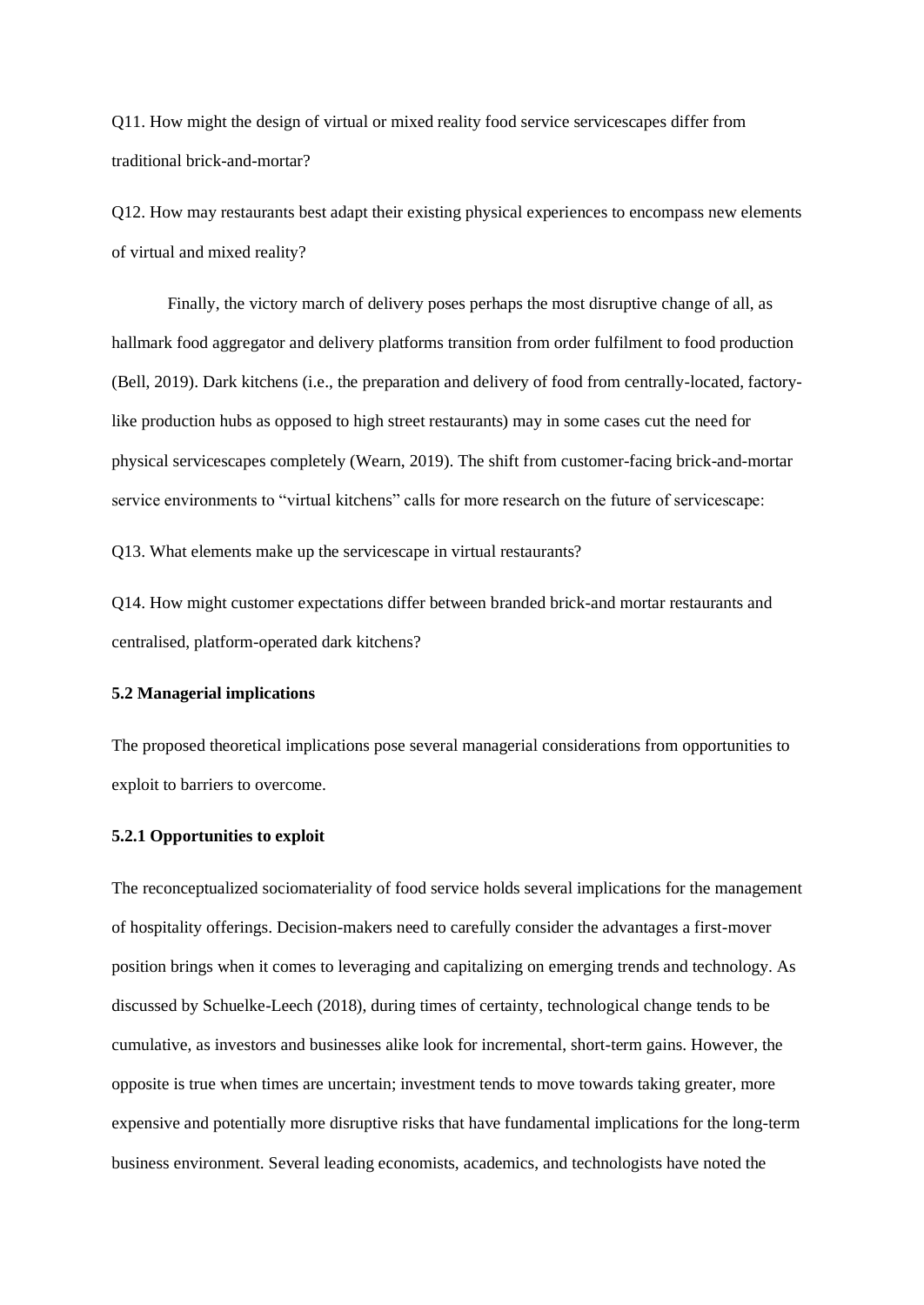exponentially disruptive socio-economic transformation that may occur in the coming decades as technological progress works its way through increasingly radical periods of rapid growth (Frey and Osborne, 2017; World Economic Forum, 2018).

To address this, hospitality managers need to think about the capabilities and resources they need to possess and processes they need to put in place in order to prepare for an uncertain future. For example, how might the physical layout of a kitchen need to be modified to facilitate aquaponic farming? How might this differ should the restaurant be repurposed as a public space, e.g. a library, every other day? Understanding the different material disruptions on the horizon as well as the global and local trends driving these will help decision-makers put together a strategy that is more likely to succeed in the long run. It is expected that the first-movers will reap much of the benefits of technological change (Atluri et al., 2018).

On a practical level, Noone and Coulter (2012) argue that emerging technologies offer food service businesses improvements in demand prediction, quality control, and process management. It is therefore imperative that operators identify the most repetitive processes in current operations, as well as evaluate the benefits of putting in place a more predictive inventory management strategy. The potential for increasing efficiency is clear, as the UK Office for National Statistics (ONS, 2019) sees that about half of the tasks of a chef (53.87%) are automatable with current technology, while the job of a bartender or a waiter is even more readily automatable (70.66% and 72.81% of tasks automatable, respectively). Striking a balance between material and social actors in service production and delivery will increase in importance, and to stay relevant hospitality operators need to adopt a mind-set of continuous improvement that spans across individual processes to entire business models (Bell, 2019).

#### **5.2.2 Barriers to overcome**

It is important to note that not all ideas are as implementable as others due to several technical, regulatory, infrastructural, as well as ethical challenges. First, to facilitate the seamlessness of customer experience within and across the food service sector, it is imperative that stakeholders find ways to access, share, and analyze data on-demand. Several economists have proclaimed data as the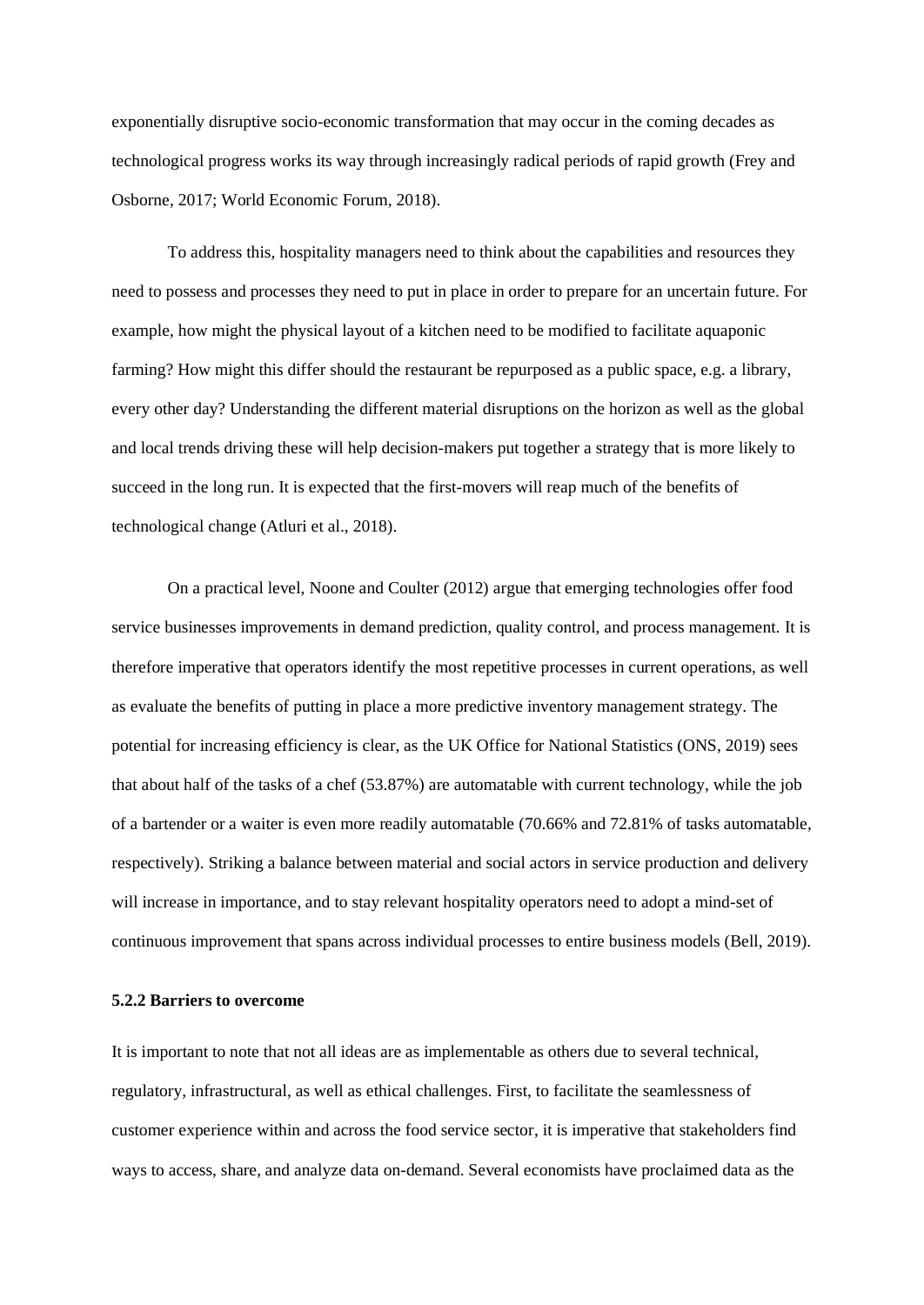single most valuable asset a company can hold in the 21st century, topping even oil in value (The Economist, 2017). Traditionally, customer data in food service has been captured through direct customer engagement with a brand (Oh and Pizam, 2008). However, in the intra- and interconnected sociomateriality, the traditional operator-specific customer loyalty programmes are proving out to be insufficient as the new generation of consumers prefer price and convenience over loyalty (Fromm and Garton, 2013). The state-of-the-art solution seems to be teaming up with one of the big technology companies (e.g., Facebook, Google) and leveraging customer data scraped from their respective platforms. In the context of food service, this might mean that customers log-in to a restaurant's mobile application using their existing credentials. However, this poses several issues with regards to data protection, exploitation, privacy, and liability. It is imperative that businesses push for data policies that put the customer right and centre, facilitating seamless flow of data without sacrificing personal ownership or agency (Tussyadiah, Li and Miller, 2019).

Second, a major issue food service operators face is retrofitting, that is, the difficulty of integrating new technology as part of a broader system consisting largely of legacy systems (Scott, 2011). To combat this, restaurants need to invest in technology that can be adapted and updated as time goes on. Even though one-off purchases are easier to manage and budget for, technology as a service (TaaS) is an emerging purchasing model that will keep operators kitted in the long term (Lah and Wood, 2016). The electric car manufacturer Tesla offers a good benchmark in transportation. Even though on the surface Tesla may seem to be in the business of selling physical products, the company's focus is not merely on unit sales. Instead, Tesla uses much of its resources to continually fine-tune and improve the software running its cars, adding new features regularly. The ethos is that once a customer buys a car from Tesla, they are covered for life. The company will keep updating its hardware as new innovations, and regulations, arise (Voigt, Buliga and Michl, 2017). It is imperative that food service operators support similar initiatives.

# **6. Conclusion and Limitation**

The future tends to be extremely elusive and difficult to predict. It is impacted and shaped by a plethora of intersecting factors, from political upheavals to the fluctuating economy; technological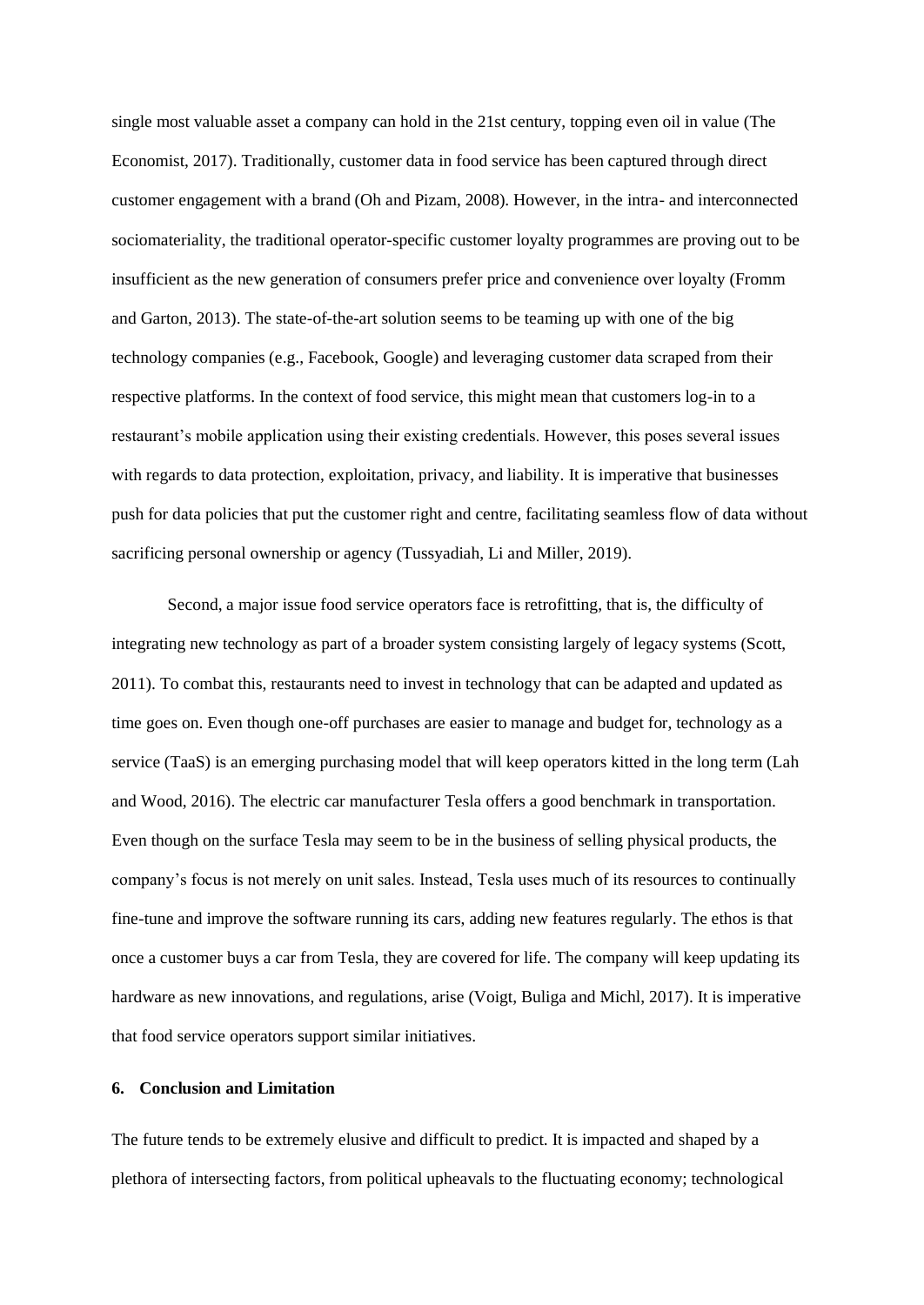advances to the increasingly deteriorating environment; and from falling birthrates to increased lifespans. However, this should not prevent forward-looking restaurateurs from taking a proactive stance and preparing for things to come. By bringing together a diverse set of stakeholders, this study explored how the socio-technical system of food service is changing. Trends around service interaction, structure, and setting were analysed through the lens of sociomateriality, which sees value creation in organizations as formed by both social (e.g., employees and customers) and material (e.g., technology) actors (Orlikowski, 2010). The findings suggest a growing pressure of material over social across all key dimensions of service concept, namely: service operations, service experience, service outcome, and the value of service (Johnston, Clark and Shulver, 2012).

Driven by advances in data analytics and service automation (Ivanov and Webster, 2019), it is expected that a growing number of tasks currently carried out by social actors will be delegated to material actors. This poses considerable implications for food service operations and offerings (Tung and Law, 2017). On one hand, the re-design of existing processes allows employees to move from low-skilled manual tasks to more expert work. Similarly, leveraging technology will allow operators to offer more seamless and personalized service to customers at an unprecedented pace and scale (Buhalis and Sinarta, 2019). However, at the same time customers will increasingly expect and employees demand transparency of operations and sustainability of employment practices (Olayanju, 2019).

To successfully navigate the changing operational environment, food service managers are encouraged to look beyond short-term reporting (e.g. fiscal year) and extend their strategic planning to the long term. The future trends discussed herewith open several avenues for action. For example, as customer expectations continue to ramp up, operators might consider adopting an agile business model whereby the offering, operations, and the operational environment change throughout the day or week (e.g. from a restaurant to a co-working space) (Price, 2019). Similarly, some operators might choose to adopt a modular approach to their back-of-house systems management by making specialized equipment (e.g. sous vide machines, combination ovens) (Ray, 2019) easy to swap out and plug in as trends fluctuate. As a result, smart purchasing models, especially the rise of technology as a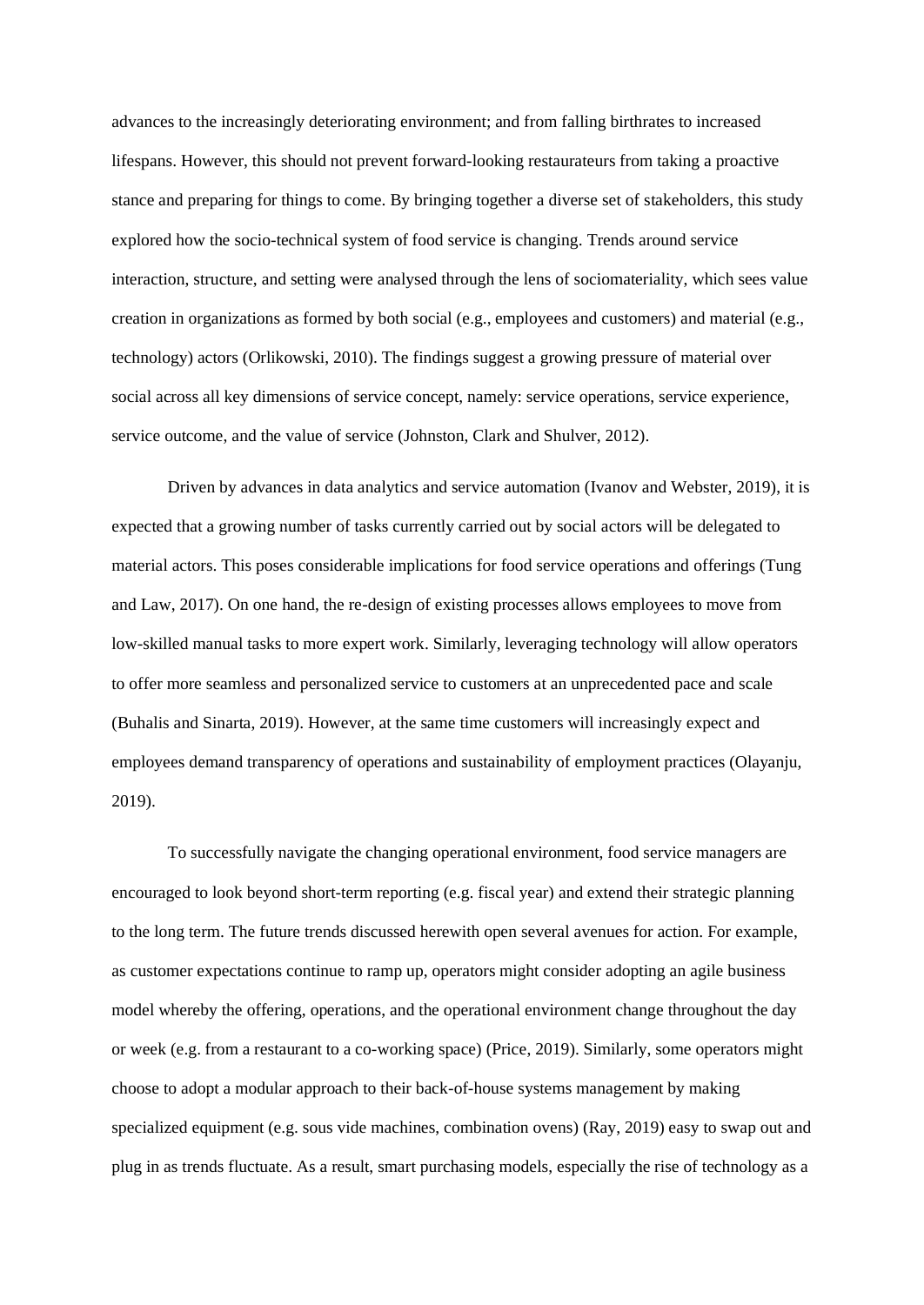service, will grow in importance. Finally, besides adapting to customer demand, operators might also explore new ways of producing and procuring ingredients. Growing interest and investment in vertical farming, synthetic food, and autonomous delivery offer novel ways of adding and capturing value (Riehle et al., 2019).

As we head towards a new decade, food service managers should start to consider the relative importance of both social and material actors in their operations, as well as the likely changes on each. With that being said, according to Inayatullah (2009) visions about the future should always be taken with a grain of salt. Indeed, this study has several limitations that should be noted. First, even though the study collected opinions from a wide range of stakeholders, it did so only within the confines of the UK. Cross-validation of food service trends identified herein is warranted. Second, this took a vertical view and discussed how the overall sociomateriality of food service is changing. Further research should adopt a more horizontal view, and examine the individual elements discussed herewith in greater theoretical depth. The research questions (Q1-Q14) posed after each section are suggested to guide in realising this. Third, the study utilised a specific future workshop approach, LEGO® Serious Play®. A different approach (e.g., Open Space Technology [Owen, 2008]) or a different time frame (e.g., five or 50 years) might have produced a different set of key trends.

# **References**

- Atluri, V., Eaton, J., Kamat, M., Rao, S., Sahni, S. (2018) Tech-enabled disruption of products and services: The new battleground for industrial companies. https://mck.co/35Vk5Oz
- Ball, S., Jones, P., Kirk, D., Lockwood, A. (2011) Hospitality Operations: A systems approach. Andover: Cengage Learning.
- Bell, D. (2019) Deliveroo's virtual restaurant model will eat the food service industry as Amazon piles in to fund U.S. expansion. https://bit.ly/2F3rDmM
- Bitner, M. (1992) Servicescapes: The Impact of Physical Surroundings on Customers and Employees. Journal of Marketing 56, pp. 57-71.
- Bowen, D. (2016) The changing role of employees in service theory and practice: An interdisciplinary view. Human Resource Management Review 26, pp. 4-13.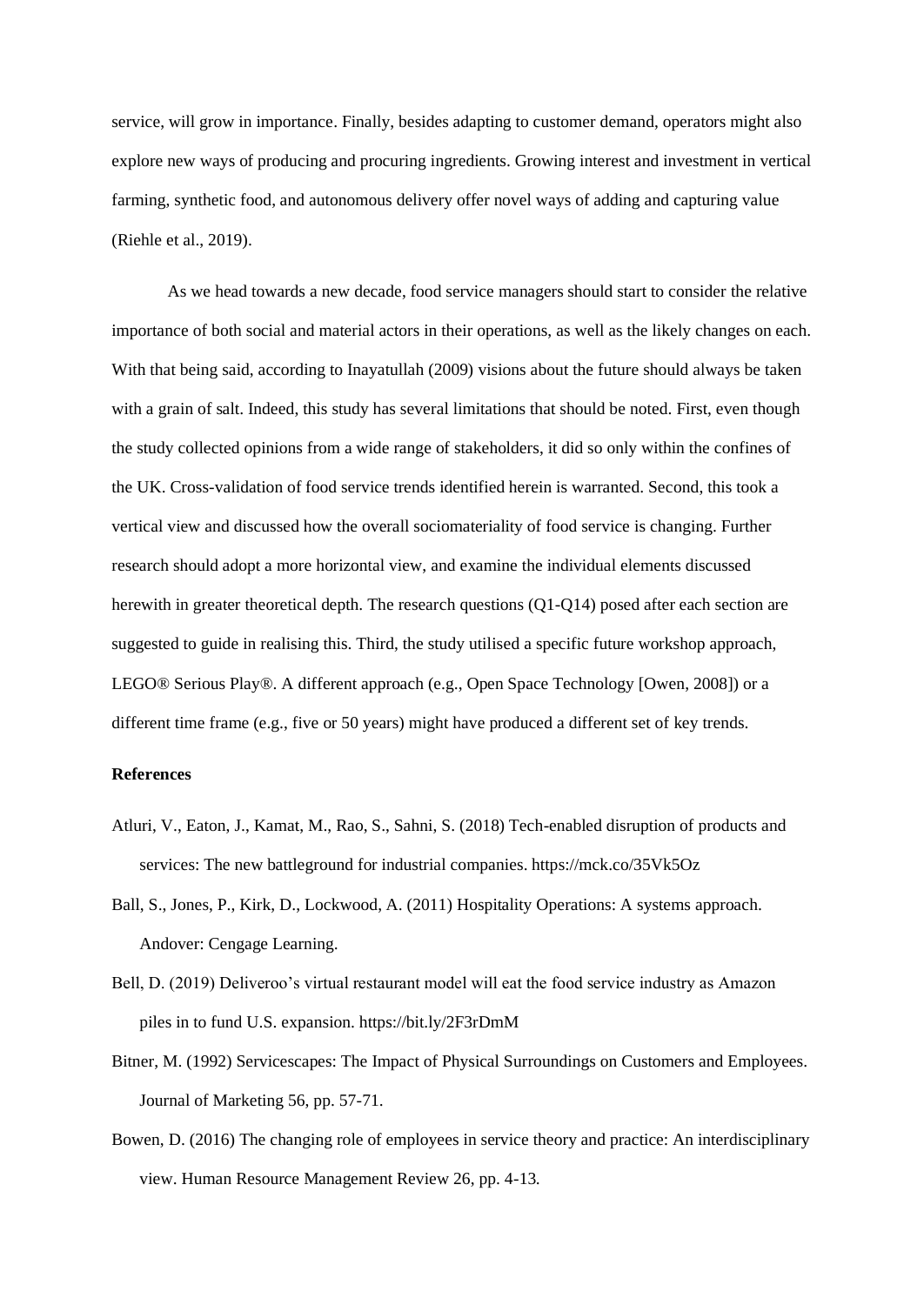- Bowen, J., Whalen, E. (2017) Trends that are changing travel and tourism. Worldwide Hospitality and Tourism Themes 9(6), pp. 592-602.
- Braun, V., Clarke, V. (2006) Using thematic analysis in psychology. Qualitative Research in Psychology 3(2), pp. 77-101.Buckley, T., Patton, L. (2019) Steve Easterbrook wants McDonald's to think like Silicon Valley[. h](https://www.bloomberg.com/news/features/2019-09-25/steve-easterbrook-wants-mcdonald-s-to-think-like-silicon-valley)ttps://bloom.bg/2F7ZMSm
- Buhalis, D., Sinarta, Y. (2019) Real-time co-creation and nowness service: lessons from tourism and hospitality. Journal of Travel & Tourism Marketing 36(5), pp. 563-582.
- Carlzon, J. (1989) Moments of Truth. London: Harper & Row.
- Cheng, A. (2018) Millennials are ordering more food delivery, but are they killing the kitchen, too[?](https://www.forbes.com/sites/andriacheng/2018/06/26/millennials-are-ordering-food-for-delivery-more-but-are-they-killing-the-kitchen-too/#4330ee80393e)  https://bit.ly/2QbBFZe
- Cheng, A. (2019) Why McDonald's just struck its third tech deal of the year. https://bit.ly/2ZAxY2u
- Cohen, S., Hopkins, D. (2019) Autonomous vehicles and the future of urban tourism. Annals of Tourism Research 74, pp. 33-42.
- Damanpour, F. (1991) Organizational Innovation: A Meta-Analysis of Effects of Determinants and Moderators. The Academy of Management Journal 34(3), pp. 555-590.
- Davis, B., Lockwood, A., Alcott, P. and Pantelidis, I. (2018) Food and Beverage Management. 6th ed. London: Routledge.
- de Jouvenel, B. (2012) The art of conjecture. London: Routledge.
- De Keyser, A., Köcher, S., Alkire, L., Verbeeck, C., Kandampully, J. (2019) Frontline Service Technology infusion: conceptual archetypes and future research directions. Journal of Service Management 30(1), pp. 156-183.
- Demetis, D., Lee, A. (2017) Crafting theory to satisfy the requirements of systems science. Information and Organization 26, pp. 116-126.
- Edwards, J. (2013) The foodservice industry: Eating out is more than just a meal. Food Quality and Preference 27, pp. 223-229.
- Eliot, L. (2019) Pairing self-driving cars with autonomous drones for faster fast food delivery. https://bit.ly/35aYOQ3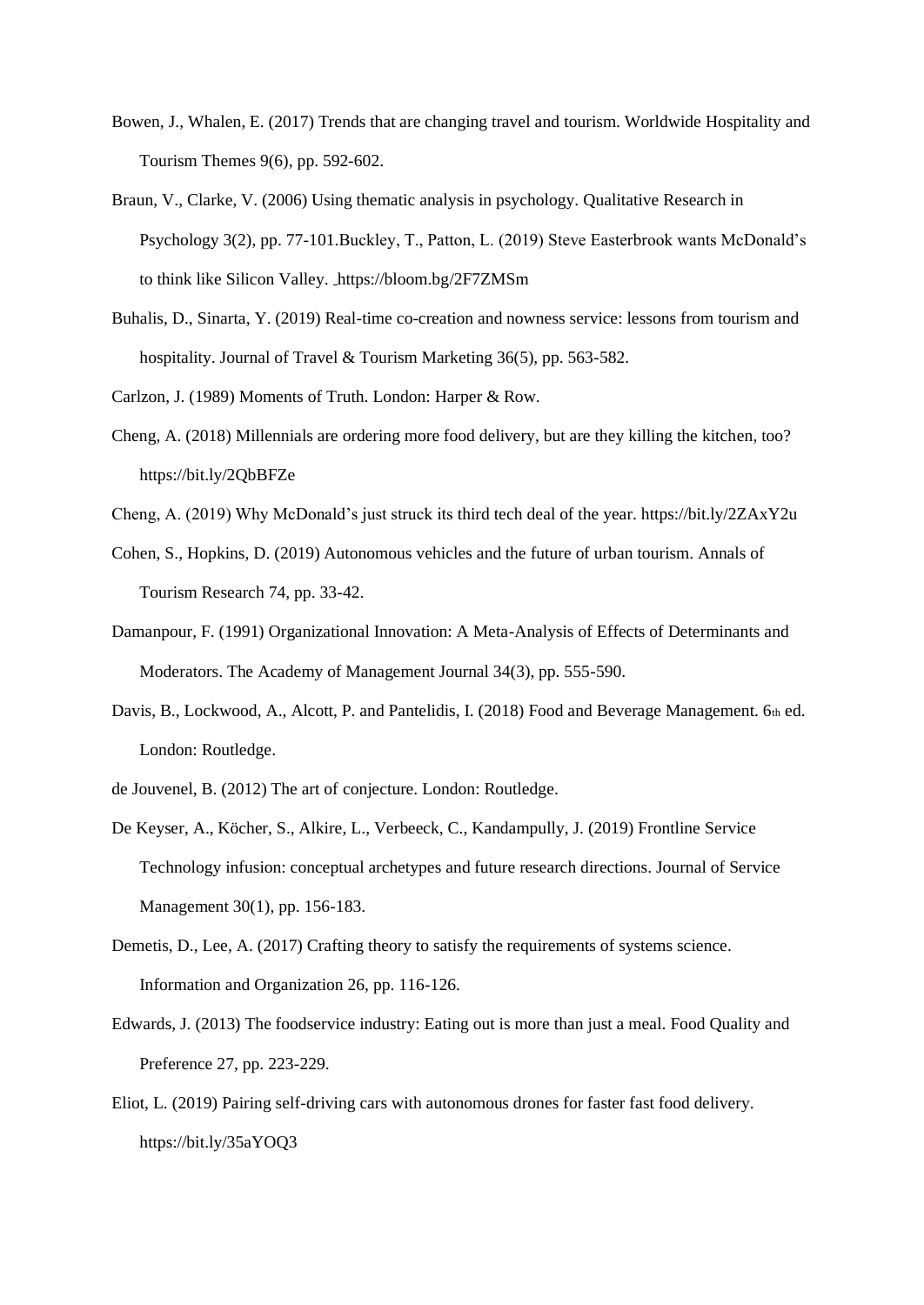- EY. (2018) What's after what's next? The upside of disruption: Megatrends shaping 2018 and beyond. https://go.ey.com/2R2A6h7
- Flynn, P.M., Wilson, L. (2019) The Future of Work: The impact of automation technologies for job quality in Northern Ireland. NERI Working Paper Series, NERI WP 2019/No 60.
- Frey, C., Osborne, M. (2017) The future of employment: How susceptible are jobs to computerisation? Technological Forecasting & Social Change 114, pp. 254-280.
- Fromm, J., Garton, C. (2013) Marketing to millennials: Reach the largest and most influential generation of consumers ever. New York: American Management Association.
- Goldstein, S., Johnston, R., Duffy, J. and Rao, J. (2002) The service concept: the missing link in service design research? Journal of Operations Management 20, pp. 121-134.
- Huang, M. H., Rust, R. (2018) Artificial Intelligence in service. Journal of Service Research 21(2), 155–172.
- Hudson, S. and Hudson, L. (2013) Customer Service in Tourism and Hospitality. Oxford: Goodfellow Publishers.
- Humphreys, S. (2017) Changing tastes: The UK casual dining market. https://bit.ly/2MGx9jg
- Inayatullah, S. (1998) Pedagogy, culture, and futures studies. American Behavioral Scientist 42(3), pp. 386-397.
- Inayatullah, S. (2009) Epistomology and methodology in the study of the future. In: Global Transformations and World Futures, vol. 2. Oxford: Eolss Publishers.
- Inayatullah, S. (2017) Teaching and Learning in Disruptive Futures: Automation, Universal Basic Income, and our Jobless Futures. Knowledge Futures: Interdisciplinary Journal of Futures Studies  $1(1)$ .
- Ivanov, S., Webster, C. (2019) Robots, artificial intelligence, and service automation in travel, tourism and hospitality. London: Emerald Publishing.
- Jobber, D., Ellis-Chadwick, F. (2013) Principles and Practice of Marketing. 7th ed. Maidenhead: McGraw-Hill Education.
- Johnston, R., Clark, G. and Shulver, M. (2012) Service Operations Management. 4th ed. Harlow: Pearson.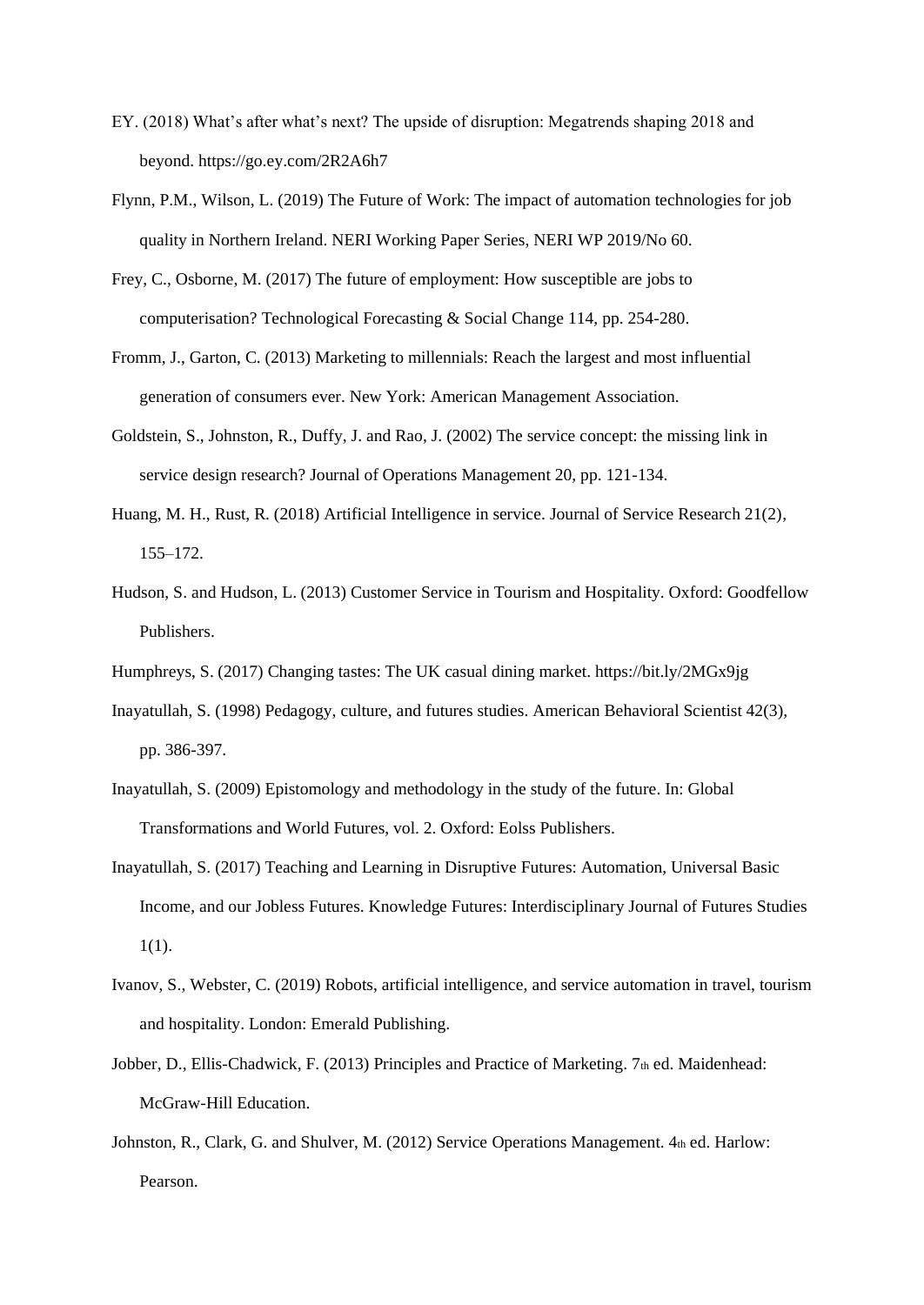- Jones, M. (2014) A matter of life and death: exploring conceptualizations of sociomateriality in the context of critical care. MIS Quarterly 38(3), pp. 895-925.
- Jungk, R., Müllert, N. (1996) Future workshops: How to create desirable futures. London: Institute for Social Inventions.
- Lah, T., Wood, J. B. (2016) Technology-as-a-Service Playbook: How to Grow a Profitable Subscription Business. Burleston: Technology Services Industry Association.
- Landis, J. R., Koch, G. G. (1977) The measurement of observer agreement for categorical data. Biometrics 33, pp. 159-174.
- Larivière, B., Bowen, D., Andreassen, T., Kunz, W., Sirianni, N., Voss, C., Wünderlich, N. and De Keyser, A. (2017) "Service Encounter 2.0": An investigation into the roles of technology, employees and customers. Journal of Business Research 79, pp. 238-246.
- Leonardi, P. (2012) Materiality, Sociomateriality, and Socio-Technical Systems: What Do These Terms Mean? How are They Related? Do We Need Them? In: Materiality and Organizing: Social Interaction in a Technological World, Leonardi, P., Nardi, B., Kallinikos, J. (eds.) Oxford: Oxford University Press.
- Lillicrap, D. and Cousins, J. (2010) Food and Beverage Service. 8th ed. London: Hadder Education.
- Liu, S. (2019) Wearable Technology Statistics & Facts. https://bit.ly/2F59RiX
- Lunden, I. (2017) MealPal gobbles \$20M for its restaurant subscription service. https://tcrn.ch/2F2ywVz
- Mittal, B., Lassar, W. (1996) The Role of Personalization in Service Encounters. Journal of Retailing 72(1), pp. 95-109.
- Mohr, L. (1982) Explaining organizational behavior. London: Jossey-Bass.
- Neuhofer, B., Buhalis, D., Ladkin, A. (2015) Smart technologies for personalized experiences: a case study in the hospitality domain. Electronic Markets 25(3), pp. 243-254.
- Nichols, G. (2018) Augmented Reality is coming to a restaurant near you. https://zd.net/2sxJBLy
- Noone, B.,Coulter, R. (2012) Applying Modern Robotics Technologies to Demand Prediction and Production Management in the Quick Service Restaurant Sector. Cornell Hospitality Quarterly 53.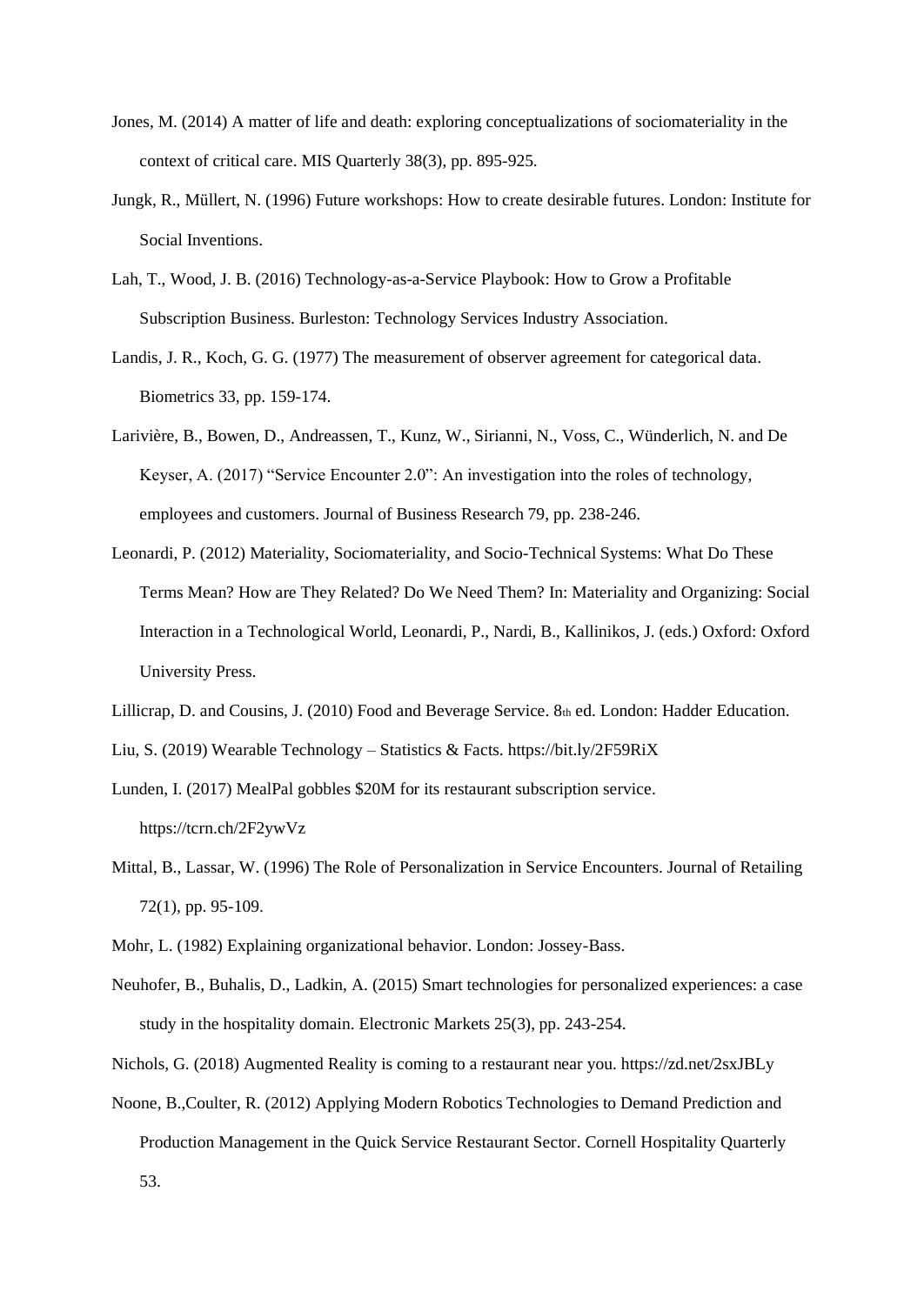- Noone, B., Kimes, S., Mattila, A., Wirtz, J. (2009) Perceived service encounter pace and customer satisfaction, Journal of Service Management 20(4), pp. 380-403.
- ONS. (2019) Which occupations are at highest risk of being automated? https://bit.ly/3cCXcn7
- Oh, H., Pizam, A. (2008) Handbook of hospitality marketing management. Oxford: Butterworth-Heinemann.
- Olayanju, J. (2019) Top trends driving change in the food industry. https://bit.ly/39rXHyA
- Orlikowski, W. (2000) Using Technology and Constituting Structures: A Practical Lens of Studying Technology in Organizations. Organization Science 11(4), pp. 404-428.
- Orlikowski, W. (2010) The sociomateriality of organisational life: considering technology in management research. Cambridge Journal of Economics 34(1), pp. 125-141.
- Owen, H. (2008) Open space technology a user's guide. San Francisco: Berrett-Koehler Publishers.
- Perrow, C. (1967) A Framework for the Comparative Analysis of Organizations. American Sociological Review 32(2), pp. 194-208.
- Price, K. (2019) D&D to fill empty seats with remote workers. https://bit.ly/2QquMCg
- Ray, J. (2019) The tech-obsessed, hyper-experimental restaurant of the future. https://bit.ly/2ZDugp2
- Reichheld, A., Samotny, J., Page, O., Goldstein, S. (2017) Through guests' eyes: Serving up a great restaurant customer experience. https://bit.ly/33uY07L
- Riehle, H., Grindy, B., Roach, D., Lorenzini, B., Smith, D. (2019) Restaurant industry 2030: actionable insights for the future. National Restaurant Association Research and Knowledge Group.
- Roaché, D. (2018) Intercoder Reliability Techniques: Percent Agreement. In: The SAGE Encyclopedia of Communication Research Methods, Allen, M. (ed.), Thousand Oaks: SAGE.
- Schuelke-Leech, B-A. (2018) A model for understanding the orders of magnitude of disruptive technologies. Technological Forecasting & Social Change 129, pp. 261-274.
- Scott, M. (2011) Retrofit for the future. https://bit.ly/2MBHLjF
- Simmons, N. (2018) Axial Coding. In: The SAGE Encyclopedia of Communication Research Methods, Allen, M. (ed.), Thousand Oaks: SAGE.

Smithers, R. (2019) Selfridges to open three-screen cinema in store. https://bit.ly/354FzHK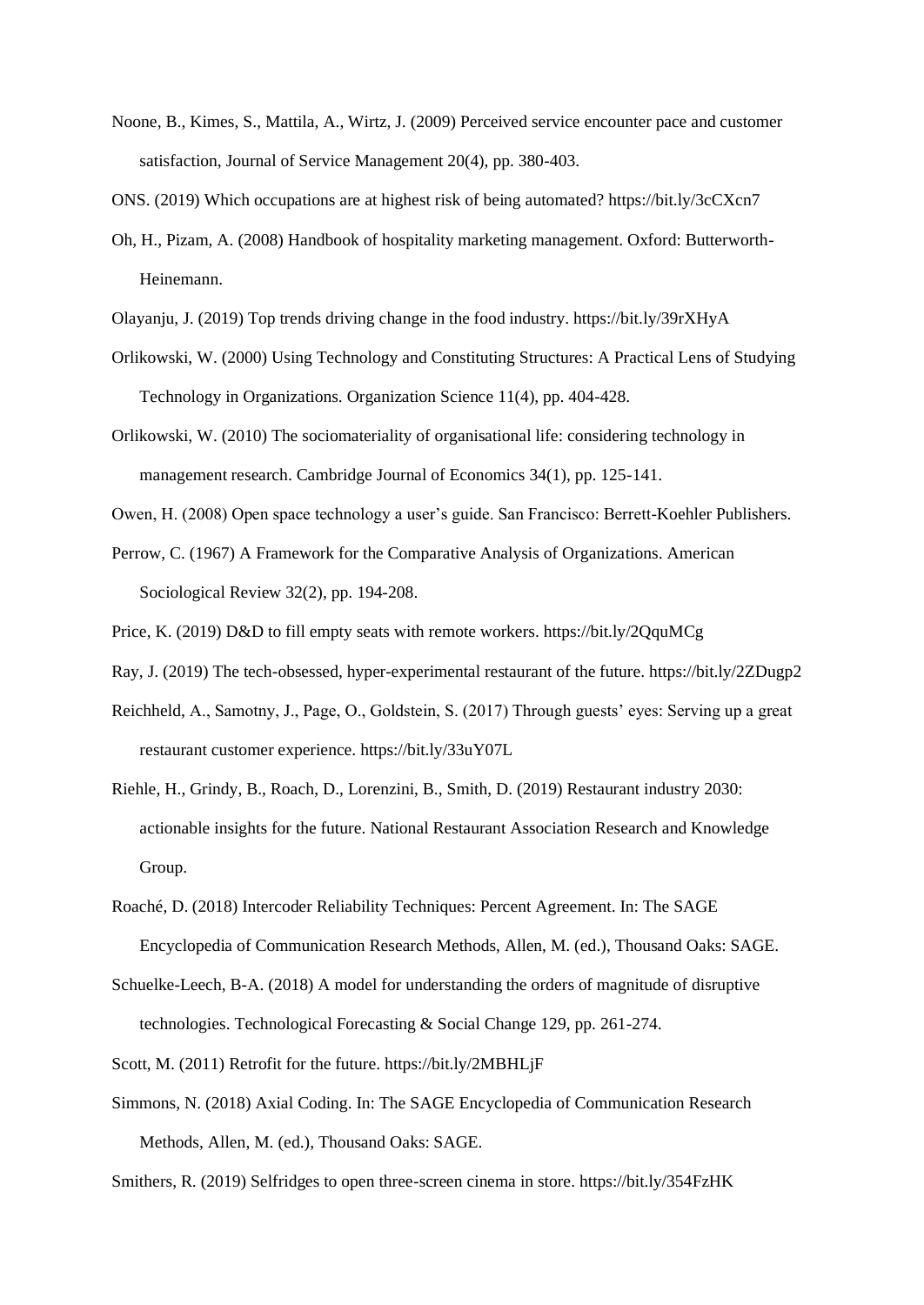- Spence, C., Piqueras-Fiszman, B. (2014) The Perfect Meal: The Multisensory Science of Food and Dining. Chichester: John Wiley & Sons.
- Statista. (2017) Food delivery and takeaway market in the United Kingdom (UK). https://bit.ly/2u2yrid
- The Economist. (2017) The world's most valuable resource is no longer oil, but data. https://econ.st/2sx9tXX
- Tung, V., Law, R. (2017) The potential for tourism and hospitality experience research in humanrobot interactions. International Journal of Contemporary Hospitality Management 29(10), pp. 2498-2513.
- Tuomi, A., Tussyadiah, I., Stienmetz, J. (2019) Leveraging LEGO® Serious Play® to embrace AI and robots in tourism. Annals of Tourism Research.
- Tussyadiah, I., Miller, G. (2019) Nudged by a robot: Responses to agency and feedback. Annals of Tourism Research 78.
- Tussyadiah, I., Li, S., Miller, G. (2019) Privacy protection in tourism: where we are and where we should be heading for. In: Pesonen, J., Neidhardt, J. (eds.) Information and Communication Technologies in Tourism 2019, Switzerland: Springer.
- UN. (2019) World Population Prospects 2019. https://bit.ly/37nbowU
- UNWTO. (2019). International tourism arrivals reach 1.4 billion two years ahead of forecasts. https://bit.ly/35bBod6
- Victorino, L., Verma, R., Wardell, R. (2008) Service Scripting: A Customer's Perspective of Quality and Performance. Cornell Hospitality Report 8(20), pp. 6-13.
- Voigt, K-I., Buliga, O., Michl, K. (2017) Business model pioneers how innovators successfully implement new business models. Switzerland: Springer.
- Voorhees, C., Fombelle, P., Gregoire, Y., Bone, S., Gustafsson, A., Sousa, R., Walkowiak, T. (2017) Service encounters, experiences and the customer journey: Defining the field and a call to expand our lens. Journal of Business Research 79, pp. 269-280.
- Wearn, R. (2019) Does your dinner come from a 'dark kitchen'? https://bbc.in/2SFxQgW
- World Economic Forum. (2018) The Future of Jobs Report 2018. https://bit.ly/356KXtN